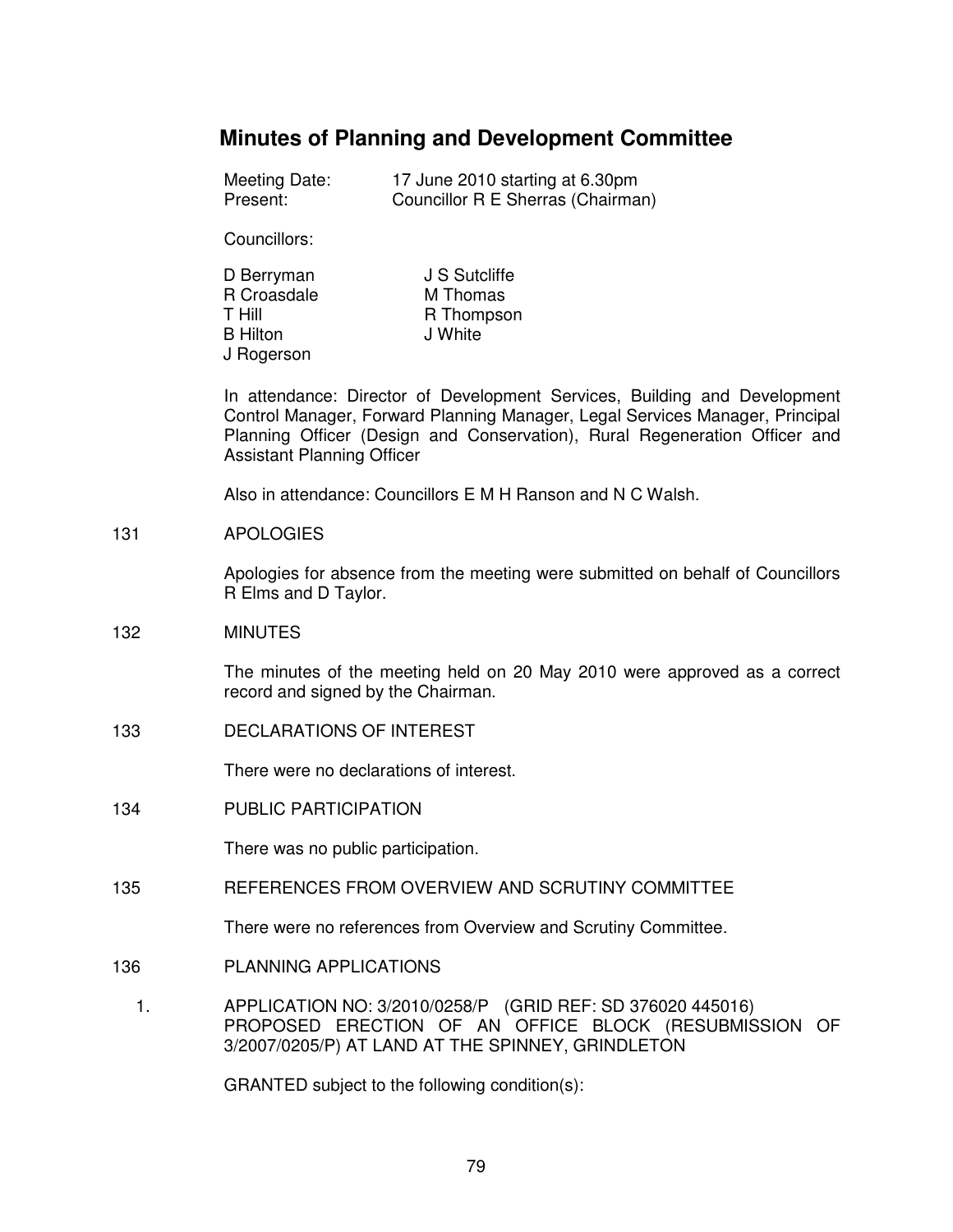1. The development must be begun no later than the expiration of three years beginning with the date of this permission.

 REASON: Required to be imposed in pursuance to Section 91 of the Town and Country Planning Act 1990.

2. This permission shall be implemented in accordance with the proposal as detailed on drawings REE/03 drawing 01B proposed plans and elevations and REE/03 drawing 02B proposed site plan that were originally submitted under 3/2007/0205/P.

REASON: For the avoidance of doubt to clarify which plans are relevant.

3. The premises shall be used for offices and for no other purpose (including any other purpose within Class B1 of the schedule to the Town and Country Planning (Use Classes) Order 1987 or in any provision equivalent to that class in any statutory instrument revoking or re-enacting that Order with or without modification.

 REASON: The permission granted is for a specific use, and it is considered that other uses within the same Use Class may give rise to adverse effects on the locality, contrary to the provisions of Policy G1 of the Ribble Valley Districtwide Local Plan.

4. Details of any external lighting shall be submitted to and approved in writing by the Local Planning Authority before the development hereby permitted commences and the building is occupied. Development shall be carried out in accordance with the approved details.

 REASON: In the interest of the amenity of the area in accordance with Policy G1 of the Ribble Valley Districtwide Local Plan.

5. The site access, car parking and turning areas shall be surfaced or paved in accordance with a scheme to be submitted to and approved in writing by the Local Planning Authority and there must be no excavations, soil stripping or site grading within the root zone areas. Therefore, construction of such areas must be above the existing ground level using three components: a geogrid, an aggregate sub-base and fine gravel. The car parking spaces and manoeuvring areas shall be marked out in accordance with the approved plan and made available for use prior to first occupation of the building. The parking and turning areas shall be retained as such thereafter and used for no other purpose.

 REASON: To comply with Policies G1 and T1 of the Ribble Valley Districtwide Local Plan and to allow for the effective use of the parking areas.

6. Precise specifications or samples of walling, glazing and roofing materials and details of any surface materials to be used including their colour and texture shall have been submitted to and approved in writing by the Local Planning Authority before their use in the proposed works.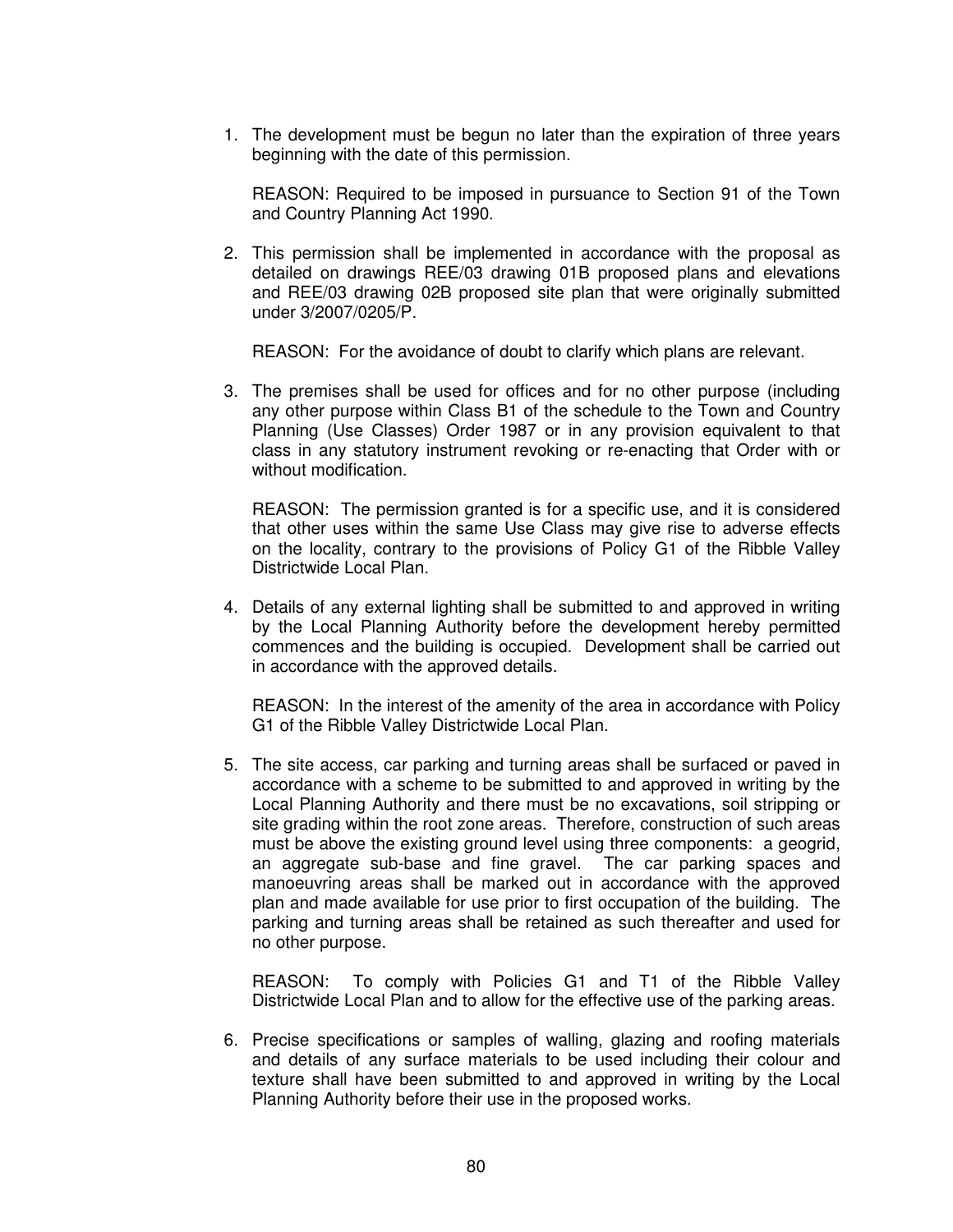REASON: In order that the Local Planning Authority may ensure that the materials to be used are appropriate to the locality in accordance with Policy G1 of the Ribble Valley Districtwide Local Plan.

7. The development hereby permitted shall not be commenced until details of the landscaping of the site, including wherever possible the retention of existing trees, have been submitted to, and approved in writing by, the Local Planning Authority. The scheme shall indicate, as appropriate, the types and numbers of trees and shrubs, their distribution on site, those areas to be seeded, turfed, paved or hard landscaped, including details of any changes of level or landform and the types and details of all fencing and screening.

 The approved landscaping scheme shall be implemented in the first planting season following occupation or use of the development, whether in whole or part and shall be maintained thereafter for a period of not less than 5 years to the satisfaction of the Local Planning Authority. This maintenance shall include the replacement of any tree or shrub which is removed, or dies, or is seriously damaged, or becomes seriously diseased, by a species of similar size to those originally planted.

 REASON: In the interests of the amenity of the area and to comply with Policy G1 of the Ribble Valley Districtwide Local Plan.

8. Prior to being discharged into any watercourse, surface water sewer or soakaway system, all surface water drainage from parking areas shall be passed through trapped gullies with an overall capacity compatible with the site being drained.

 REASON: To prevent pollution of the water environment in accordance with Policy G1 of the Ribble Valley Districtwide Local Plan.

9. Prior to commencement of any site works, including delivery of building materials and excavations for foundations or services all trees identified shall be protected in accordance with the BS5837 [Trees in Relation to Construction] and tree details attached to this decision notice.

 The protection zone must cover the entire branch spread of the trees, [the area of the root soil environment from the trunk to the edge of the branch spread] and shall remain in place until all building work has been completed and all excess materials have been removed from site including soil/spoil and rubble.

 During the building works no excavations or changes in ground levels shall take place and no building materials/spoil/soil/rubble shall be stored or redistributed within the protection zone, in addition no impermeable surfacing shall be constructed within the protection zone.

 No tree surgery or pruning shall be implemented with out prior written consent, which will only be granted when the local authority is satisfied that it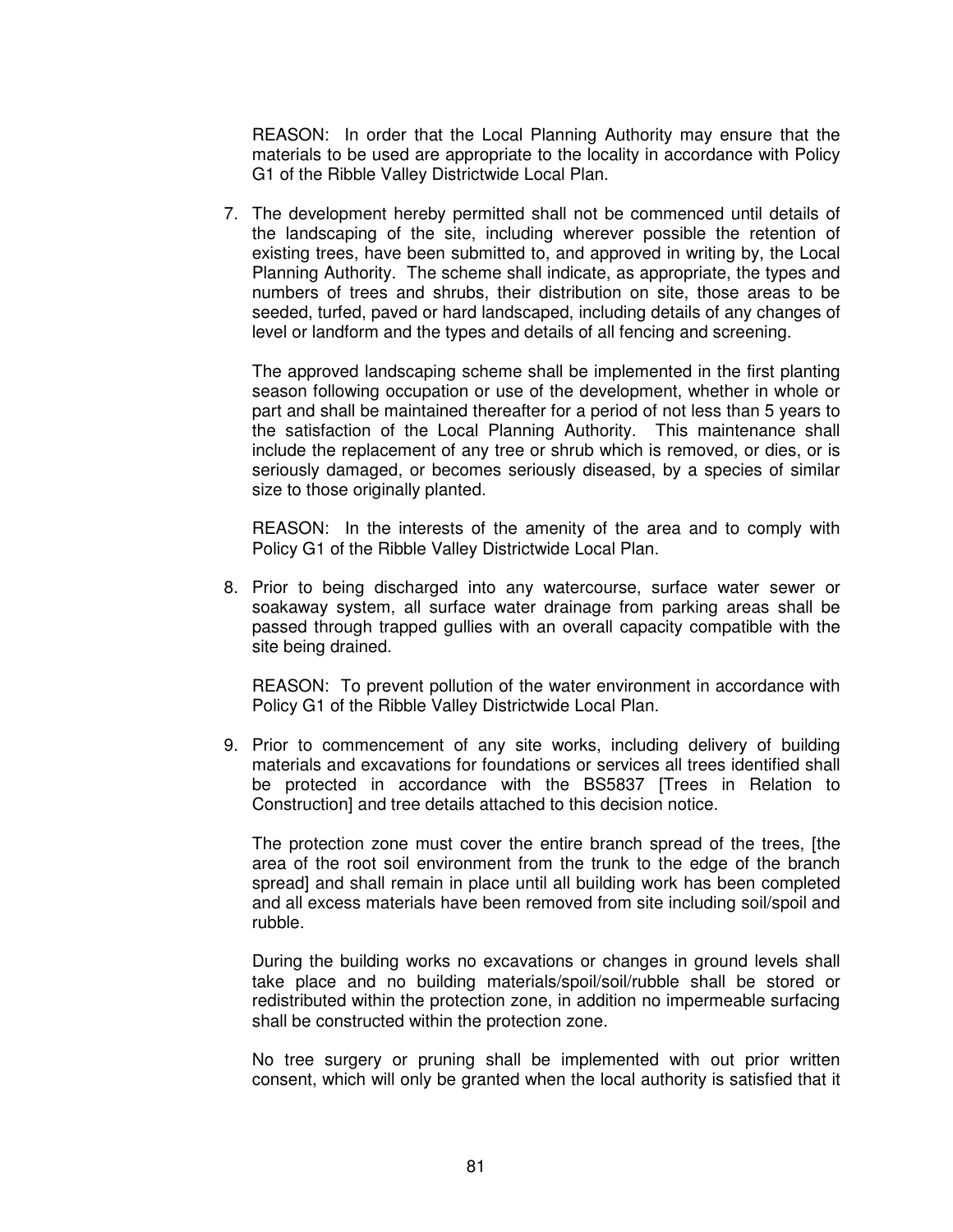is necessary, will be in accordance with BS3998 for tree work and carried out by an approved arboricultural contractor.

 REASON: In order to ensure that any trees affected by development and included in a Tree Preservation Order considered to be of visual, historic or botanical value are afforded maximum physical protection from the adverse affects of development.

10. Prior to commencement of development a gateway design to the car park shall be submitted to and agreed in writing by the Local Planning Authority and implemented to their satisfaction.

 REASON: In the interests of protecting adjacent amenity and in accordance with Policy G1 of the Ribble Valley Districtwide Local Plan.

11. Within six months of first occupation of the building, a full travel plan with enforceable aims, targets and penalties for non achievement shall be submitted to and agreed in writing by the Local Planning Authority in consultation with the Highway Authority.

 REASON: To reduce the dependency on the private car and encourage other modes of travel in accordance with Policy G1 of the Ribble Valley Districtwide Local Plan.

12. This proposal shall be implemented in accordance with the design and access statement submitted in support of 3/2007/0205/P which confirms that the finished slab level of the building shall be 66.5m above AOD as outlined within the submitted Flood Risk Assessment.

 REASON: For the avoidance of doubt since the proposal was the subject of further clarification in respect of potential flood risk in accordance with Policy G1 of the Ribble Valley Districtwide Local Plan.

NOTE(S):

- 1. The watercourse adjoining the site is designated a main river and is therefore subject to land drainage by-laws. In particular no trees or shrubs may be planted, no fences, buildings, pipelines or any other structure erected within 8m of the top of any bank, retaining wall of the watercourse without prior consent. Full details of such works together with details of any proposed new surface water outfalls which should be constructed entirely within the bank profile must be submitted to the Environment Agency for consideration.
- 2. Due to the proximity of the development to the trans-Pennine ethylene pipeline the developer is advised to contact SABIK UK PetroChemicals on 01928 512677 on setting up on site. An inspector will then visit and ensure any precautions required during construction are agreed.
- 3. The applicant's attention is drawn to the response of the Environment Agency dated 28 April 2010 and 23 March 2007 which recommends the use of SUDs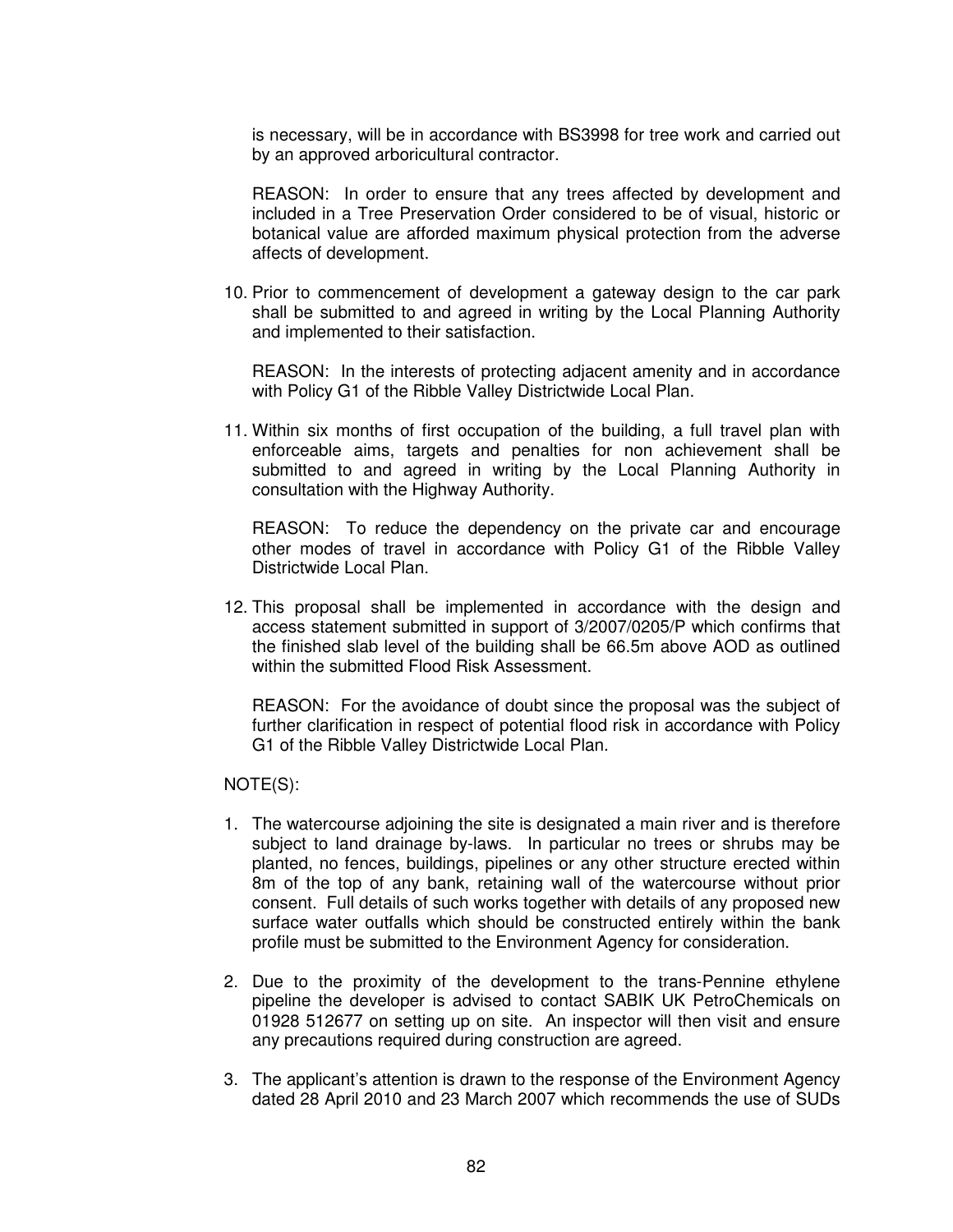on developments as identified in previous correspondence made in relation to 3/2006/0244/P dated 22 August 2006 and 13 September 2006.

(Councillor EMH Ranson was given permission to speak on this item. Mr A Kinder spoke in favour of the above application).

 2. APPLICATION NO: 3/2010/0270/P (GRID REF: SD 363151 434716) PROPOSED ROOF OVER THE EXISTING SILAGE CLAMP AT HOTHERSALL HALL FARM, HOTHERSALL LANE, RIBCHESTER, LANCASHIRE

The Building and Development Control Manager reported an additional item.

GRANTED subject to the following condition(s):

1. The development must be begun not later than the expiration of three years beginning with the date of this permission.

 REASON: Required to be imposed pursuant to Section 91 of the Town and Country Planning Act 1990.

2. The permission shall relate to the development as shown on Plan Reference No. BLE/189/1116/01 - Amendment A.

 REASON: For the avoidance of doubt and to ensure that the development is carried out in accordance with the submitted plans.

# **NOTES**

- 1. No building material or rubbish must find its way into the watercourse.
- 2. Only clean surface water from roofs and paved areas should be discharged to any soakaway.
- 3. The proposed development must comply fully with the terms of the Control of Pollution (Silage, Slurry and Agricultural Fuel Oils) Regulations 1991, (as amended 1997).
- 4. The proposals must fully comply with the DEFRA "Code of Good Agricultural Practice for the Protection of Water". Guidance can be obtained from DEFRA or NFU.
- 3. APPLICATION NO: 3/2010/0294/P (GRID REF: SD 365560 431075) PROPOSED BOUNDARY FENCING/TREATMENT TO RECENTLY CONSTRUCTED HOUSING DEVELOPMENT COMPRISING OF 16 UNITS AT WEAVERS FOLD, MELLOR

GRANTED subject to the following condition(s):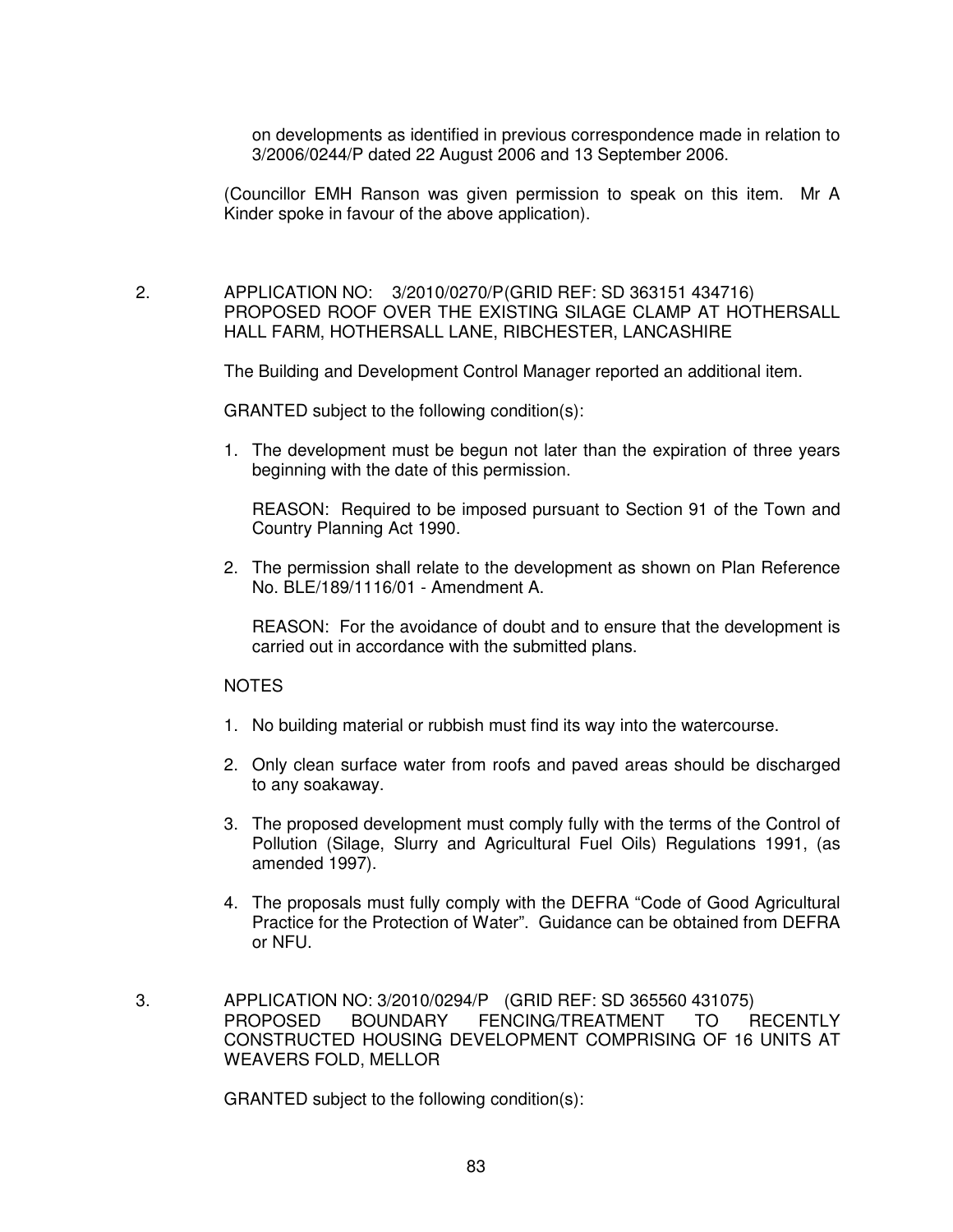1. This permission shall be implemented in accordance with the proposal as detailed on amended drawing 500.PL.10 Revision B received on 2 June 2010 which details a proposed planting scheme to the roadside of the vehicle impact barrier.

 REASON: For the avoidance of doubt to clarify which plans are relevant as the scheme was subject to amendments in the interests of visual amenity.

- 2. Within 4 weeks of the grant of planning permission, precise details of the planting scheme to the front of the vehicle impact barrier on Abbott Brow shall be submitted to and approved in writing by the Local Planning Authority. The scheme shall indicate, as appropriate, the type and number of shrubs/climbers, their distribution on site and those areas to be seeded or turfed.
- 3. The approved planting scheme shall be implemented to the first available planting season following its approval and shall be maintained thereafter for a period of not less than 5 years to the satisfaction of the Local Planning Authority. This maintenance shall include the replacement of any tree or shrub which is removed, or dies, or is seriously damaged, or becomes seriously diseased, by a species of similar size to those originally planted.

 REASON: In the interests of the amenity of the area and to comply with Policy G1 of the Ribble Valley Districtwide Local Plan.

4. Within four weeks of the date of this permission the galvanised steel barrier on the roadside elevation shall be painted an olive green colour (RAL6003) and thereafter retained in that manner in perpetuity.

 REASON: In the interest of visual amenity and to comply with Policy G1 of the Ribble Valley Districtwide Local Plan.

(Councillor Walsh was given permission to speak on this item)

# 137 APPLICATIONS APPROVED

| Plan No:      | Proposal:                                                                                                                                                 | <b>Location:</b>                           |
|---------------|-----------------------------------------------------------------------------------------------------------------------------------------------------------|--------------------------------------------|
| 3/2010/0152/P | Creation of a new double garage<br>with pitched roof to replace existing<br>which ties in with the existing utility<br>room roof plus an extension to the | Whins Lodge<br><b>Whins Lane</b><br>Sabden |
|               | store room and rationalising of<br>boiler room and front elevation of<br>the house                                                                        |                                            |
| 3/2010/0171/P | New window opening to the rear Lowergate Barn<br>elevation                                                                                                | <b>Twiston Lane, Twiston</b>               |
| 3/2010/0184/P | Proposed ground and first floor<br>extension                                                                                                              | 19 George Lane<br>Read                     |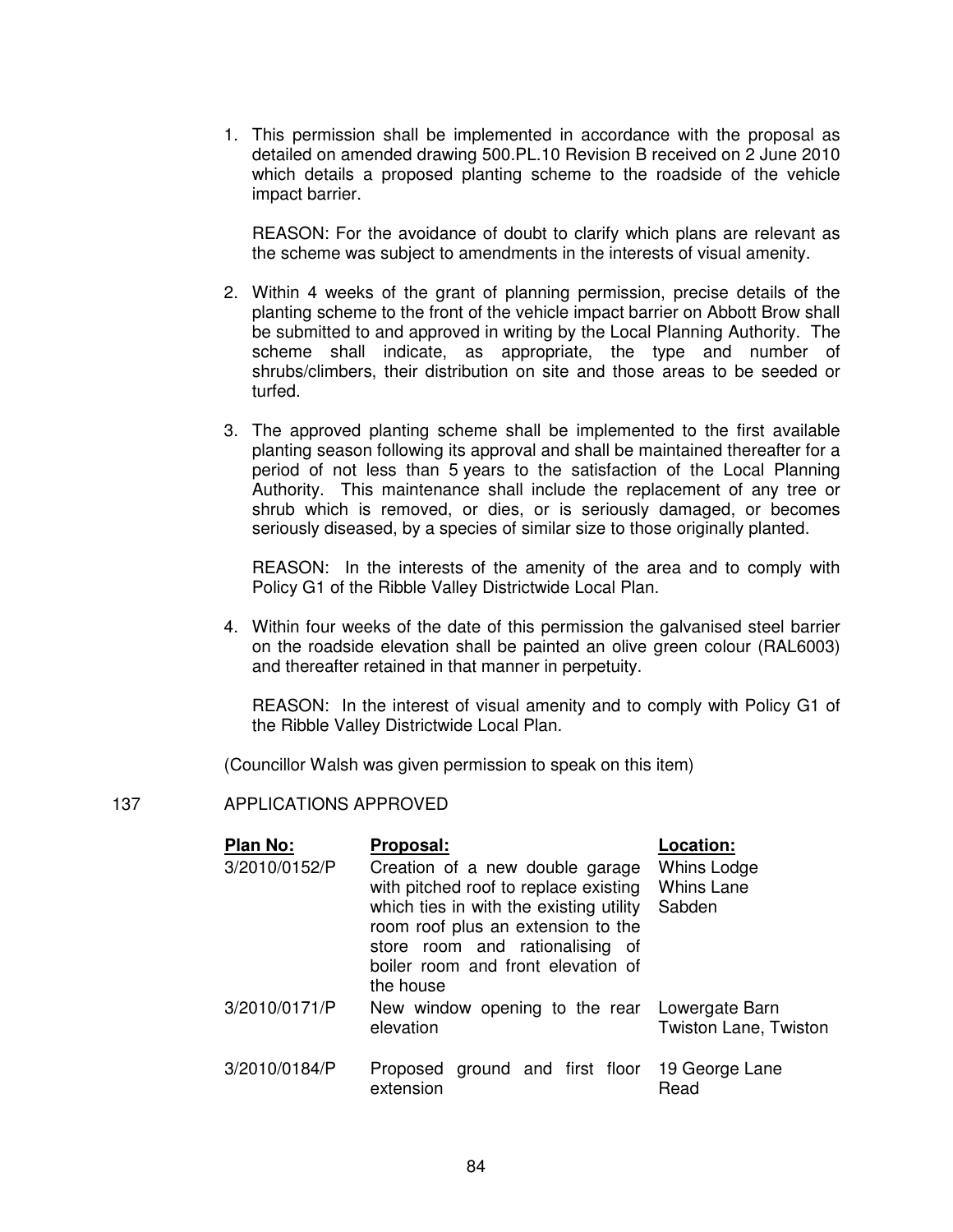| Plan No:               | Proposal:                                                                                                                                                                                                                                                                                                                              | Location:                                                          |
|------------------------|----------------------------------------------------------------------------------------------------------------------------------------------------------------------------------------------------------------------------------------------------------------------------------------------------------------------------------------|--------------------------------------------------------------------|
| 3/2010/0185/P          | New pumping station in connection<br>with new potable water supply to<br>Slaidburn Village<br>and<br>outlying<br>properties                                                                                                                                                                                                            | land off Church Street<br>Slaidburn                                |
| 3/2010/0190/P          | Hard standing area 80sq.m. in size<br>to be installed adjacent to road in<br>woodland to be used for low level<br>timber extraction (for conservation<br>purposes) and parking for persons<br>working on the site                                                                                                                      | Rabbit Lane<br><b>Bashall Eaves</b><br>Clitheroe                   |
| 3/2010/0202/P          | Change of use and conversion of<br>former De Tabley Arms (restaurant<br>with managers accommodation) to<br>dwellings,<br>partial<br>six<br>including<br>demolition of existing buildings,<br>alterations, extensions and erection<br>of new garages (resubmission of<br>planning<br>application<br>3/2009/0718/P)                      | former De Tabley<br><b>Ribchester Road</b><br>Clayton-le-Dale      |
| 3/2010/0207/P          | Proposed<br>alterations<br>form<br>to<br>entrance porch, extension at rear<br>of garage to form boot/ boiler room<br>and proposed orangery on the rear<br>elevation of the property                                                                                                                                                    | 2 West Elswick Lodge<br>Mellor                                     |
| 3/2010/0208/P          | Conversion of barn to one dwelling<br>and erection of double garage                                                                                                                                                                                                                                                                    | Eastham House Farm<br>Clitheroe Road, Mitton                       |
| 3/2010/0210/P          | Replacement windows to the shop<br>front                                                                                                                                                                                                                                                                                               | 63 King Street, Whalley                                            |
| 3/2010/0216/P          | Change of use and conversion of<br>former De Tabley Arms (restaurant<br>with managers accommodation) to<br>three dwellings, including partial<br>demolition of existing buildings,<br>alterations, extensions and erection<br>of new garages                                                                                           | former De Tabley Arms<br><b>Ribchester Road</b><br>Clayton-le-Dale |
| 3/2010/0219/P          | Proposed single<br>extension, construction of a new<br>dormer window and detached<br>garage                                                                                                                                                                                                                                            | storey rear 100 Mitton Road<br>Whalley                             |
| 3/2010/0221/P<br>Cont/ | Variation of condition No 1 of<br>planning consent 3/2005/0837 so<br>that it reads "the ground floor of the<br>building hereby permitted shall be<br>used for either dentistry purposes<br>only, or as a crèche and day<br>nursery only, but not for any other<br>use [including other uses within<br>Class D1 of the Town and Country | <b>Olympic House</b><br>The Sidings Business<br>Park<br>Whalley    |
|                        |                                                                                                                                                                                                                                                                                                                                        |                                                                    |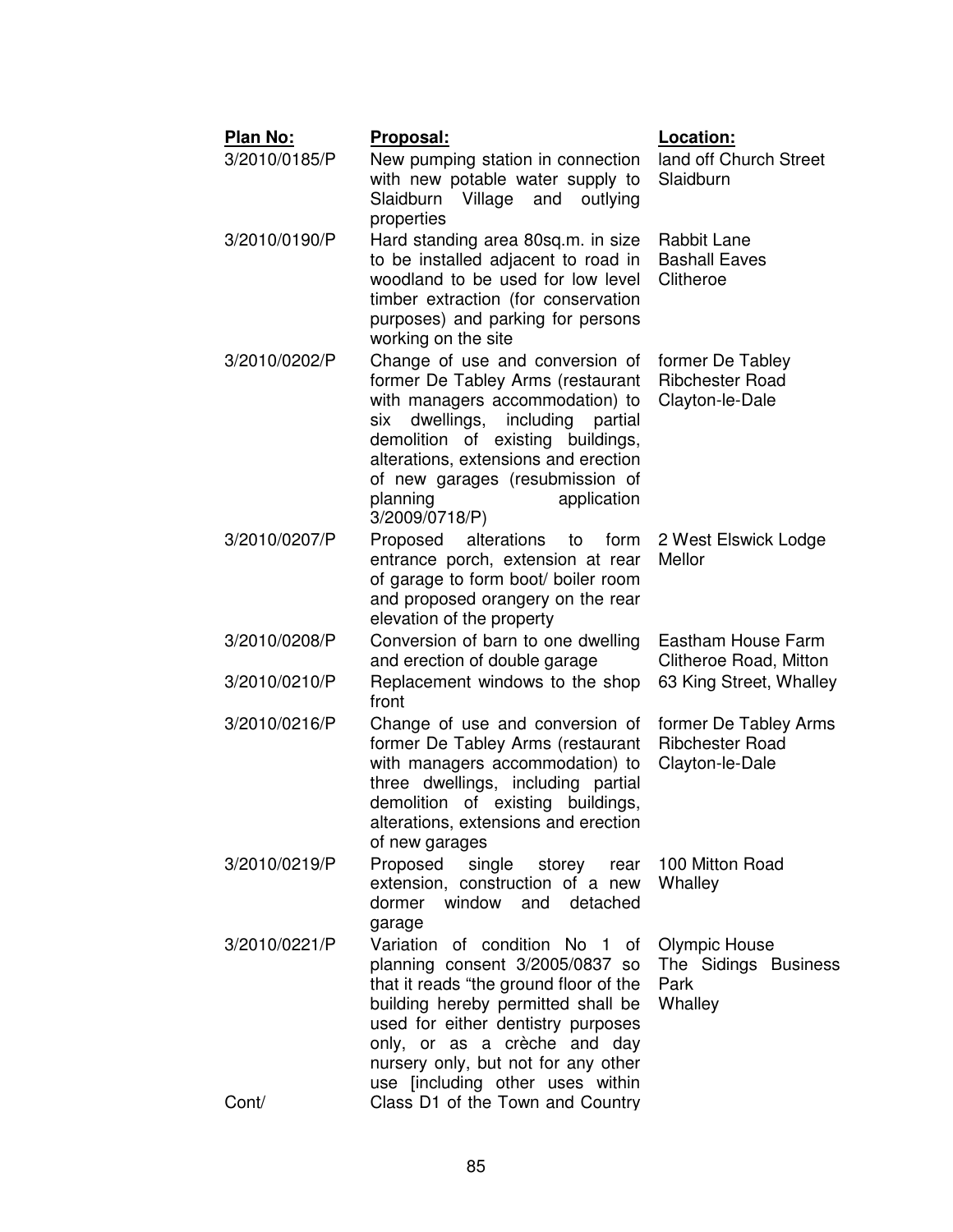| <b>Plan No:</b> | Proposal:                                                                                                                                                                                                                                                                 | Location:                                                                                          |
|-----------------|---------------------------------------------------------------------------------------------------------------------------------------------------------------------------------------------------------------------------------------------------------------------------|----------------------------------------------------------------------------------------------------|
| Cont            | Planning (Use Classes) Order<br>1987] and the first floor of the<br>building shall be used either for<br>dentistry purposes only or as a<br>crèche and day nursery only or for<br>any use within Class B1 of the<br>Town and Country Planning (Use<br>Classes) Order 1987 |                                                                                                    |
| 3/2010/0223/P   | Demolish<br>existing<br>conservatory<br>build<br>single<br>storey rear<br>and<br>extension                                                                                                                                                                                | 42 Riverside, Low Moor<br>Clitheroe                                                                |
| 3/2010/0224/P   | Application<br>for<br>discharge<br>of<br>condition 3 (materials) of planning<br>consent 3/2010/0025/P                                                                                                                                                                     | Hodgson Barn<br>Slaidburn Road<br>Waddington                                                       |
| 3/2010/0229/P   | Change of use of field for use for<br>play field and activities                                                                                                                                                                                                           | Beacon Reach School<br>Beacon Reach<br>(formerly Ward Hall)<br><b>Ward Green Lane</b><br>Longridge |
| 3/2010/0230/P   | Single storey side extension to<br>front<br>elevation<br>extend<br>to<br>kitchen/dining room                                                                                                                                                                              | Peaks House<br>Martin Top Lane<br>Rimington                                                        |
| 3/2010/0234/P   | Proposed erection of an iron age<br>roundhouse                                                                                                                                                                                                                            | Bowland<br>Wild<br>Boar<br>Park<br>Chipping                                                        |
| 3/2010/0235/P   | Conversion of<br>existing<br>holiday<br>accommodation<br>to<br>form<br>two<br>separate holiday letting units                                                                                                                                                              | <b>Todber Caravan Park</b><br><b>Burnley Road</b><br>Gisburn                                       |
| 3/2010/0237/P   | Proposed change of use of one<br>room only to a Neighbourhood<br><b>Police Office</b>                                                                                                                                                                                     | St. Nicholas Church<br>Hall<br>Wesley Street, Sabden                                               |
| 3/2010/0244/P   | Single storey front extension to<br>create porch                                                                                                                                                                                                                          | 3 Bushburn Drive<br>Langho                                                                         |
| 3/2010/0245/P   | Application for non-material<br>amendment to planning permission<br>3/2009/0806/P changing the side<br>and rear elevations to the northern<br>extension from artificial stone to<br>render as sourcing of the stone is<br>exhausted                                       | 1 Lawrence Avenue<br>Simonstone                                                                    |
| 3/2010/0247/P   | Provision of new turning head and<br>one<br>vehicle<br>and<br>parking<br>for<br>retrospective application for the<br>retention of a garden shed                                                                                                                           | <b>Brookside Cottage</b><br>Worston                                                                |
| 3/2010/0248/P   | Extension to rear elevation of<br>bungalow                                                                                                                                                                                                                                | Gadshill<br><b>Tunstead Avenue</b><br>Simonstone                                                   |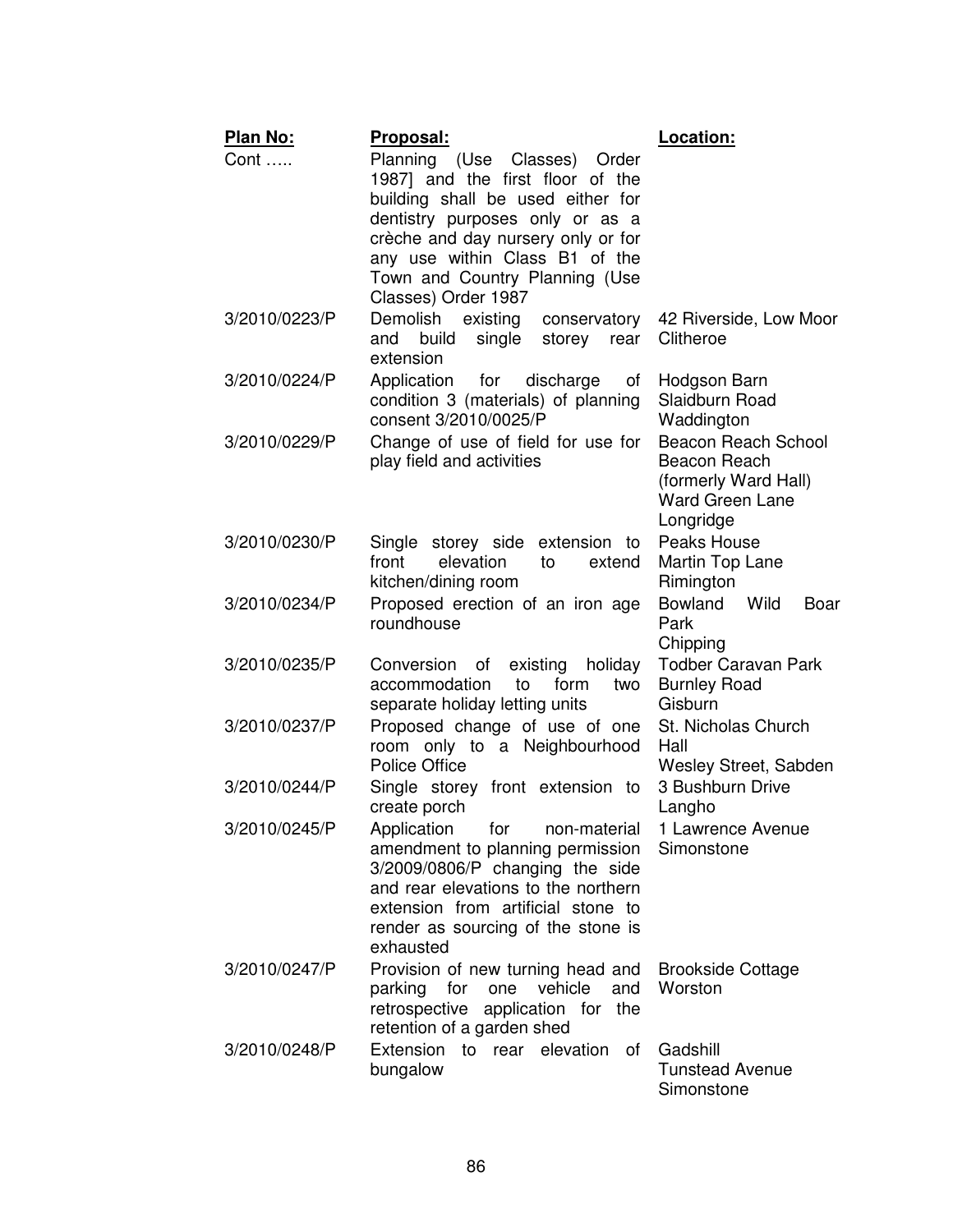| Plan No:      | <u> Proposal:</u>                                                         | Location:                     |
|---------------|---------------------------------------------------------------------------|-------------------------------|
| 3/2010/0251/P | Proposed<br>side<br>storey<br>two                                         | 8 Talbot Close                |
|               | extension and rear conservatory                                           | Clitheroe                     |
| 3/2010/0252/P | Demolition of the existing detached                                       | <b>Bluebell Cottage</b>       |
|               | garage. Proposed two-storey side                                          | 3 Manor Row                   |
|               | with<br>attached<br>extension<br>single                                   | <b>Copster Green</b>          |
|               | storey double garage                                                      |                               |
| 3/2010/0254/P | Proposed<br>extension<br>to<br>east                                       | Terra Cottage<br>Kayley Lane  |
|               | elevation approximately 5.45m long<br>$x$ 1.9m wide $x$ 4.34m high        | Chatburn                      |
| 3/2010/0255/P | Rear dormer loft conversion with                                          | 1 Eightacre Avenue            |
|               | full width dormer windows                                                 | Sabden                        |
| 3/2010/0260/P | Side extension (living room)                                              | 4 Whalley Road                |
|               |                                                                           | Langho                        |
| 3/2010/0264/P | Demolition<br>οf<br>the<br>existing                                       | 109 Kemple View               |
|               | conservatory. Proposed new two-                                           | Clitheroe                     |
|               | storey side extension and a single                                        |                               |
|               | storey rear extension                                                     |                               |
| 3/2010/0265/P | Demolition of existing garage and                                         | 22 Mitton Road                |
|               | replace with a new garage and<br>garden room                              | Whalley                       |
| 3/2010/0268/P | Proposed change of use from retail                                        | 28 Wellgate, Clitheroe        |
|               | (A1) to beauty salon (sui generis)                                        |                               |
| 3/2010/0273/P | Proposed single storey<br>kitchen                                         | 47 Bleasdale Avenue           |
|               | extension to rear of the property                                         | Clitheroe                     |
| 3/2010/0275/P | Silage clamp                                                              | Carlinghurst Farm             |
|               |                                                                           | Dutton                        |
|               |                                                                           | Longridge                     |
| 3/2010/0276/P | Extension of existing silage clamp                                        | Laneside Farm                 |
|               |                                                                           | Mearley                       |
|               |                                                                           | Clitheroe                     |
| 3/2010/0280/P | Two illuminated fascia signs, one                                         | Bay Horse Garage Ltd          |
|               | non-illuminated freestanding<br>sign<br>and one double sided freestanding | Longsight Road<br>Osbaldeston |
|               | pylon                                                                     |                               |
| 3/2010/0281/P | To roof a hard cored area between                                         | Lower Alston Farm             |
|               | silage clamp and existing building                                        | Riverside                     |
|               | to store manure and feeds, using                                          | Ribchester                    |
|               | fibre cement sheets and roof lights.                                      |                               |
|               | Floor will be concreted                                                   |                               |
| 3/2010/0284/P | revised/amended<br>Proposed                                               | Hazel Lea                     |
|               | application<br>split-level<br>for<br>a                                    | Longsight Road                |
|               | extension to provide a granny<br>annex following demolition of the        | <b>Copster Green</b>          |
|               | existing garage                                                           |                               |
| 3/2010/0286/P | Single storey rear extension to                                           | 5 Moorfield Drive             |
|               | form kitchen and utility room                                             | Whalley                       |
|               |                                                                           |                               |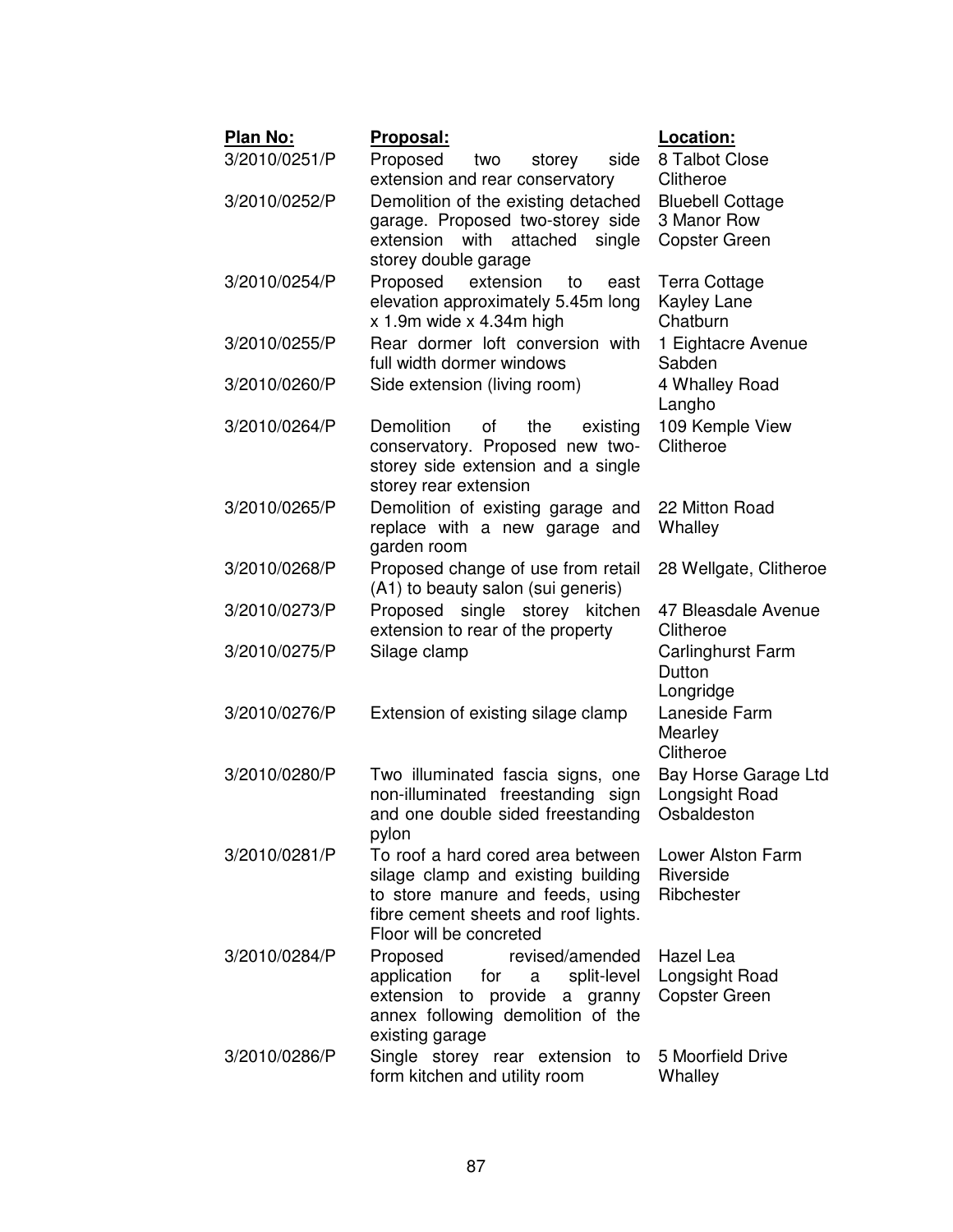| <b>Plan No:</b> | Proposal:                                                               | Location:                                        |
|-----------------|-------------------------------------------------------------------------|--------------------------------------------------|
| 3/2010/0287/P   | Proposed conservatory to the rear                                       | 33 Barnacre Road                                 |
|                 | of the dwelling                                                         | Longridge                                        |
| 3/2010/0289/P   | Proposed positioning of six solar                                       | Mytton Fold Hotel                                |
|                 | panels, surface mounted on the<br>south facing roof slope to approved   | <b>Whalley Road</b><br>Langho                    |
|                 | hotel extension (05/0044)                                               |                                                  |
| 3/2010/0290/P   | Proposed demolition of the exiting                                      | Dairy Barn Farm                                  |
|                 | lean-to extension and replacement                                       | Green Lane, Chipping                             |
|                 | with a new larger lean-to on the                                        |                                                  |
|                 | same elevation                                                          |                                                  |
| 3/2010/0295/P   | Non-material<br>amendment<br>to<br>planning consent 3/2008/0661/P       | <b>Weavers Fold</b><br>Mellor                    |
|                 | for the repositioning of a fence to                                     |                                                  |
|                 | the rear of Plots 15 and 16 to                                          |                                                  |
|                 | improve visibility splay from the                                       |                                                  |
|                 | driveway of number 6 Abbott Brow                                        |                                                  |
| 3/2010/0298/P   | Proposed extension to form sun<br>room/ breakfast room to rear of       | 12 Bleasdale Avenue<br>Clitheroe                 |
|                 | dwelling                                                                |                                                  |
| 3/2010/0299/P   | Lounge and kitchen extension at                                         | 8 Higher Ramsgreave                              |
|                 | rear of the dwelling                                                    | Road                                             |
|                 |                                                                         | Clayton-le-Dale                                  |
| 3/2010/0306/P   | Proposed informal vegetable and<br>soft fruit garden and orchard for    | <b>Fields House Farm</b><br><b>Edisford Road</b> |
|                 | domestic consumption. Erection of                                       | Waddington                                       |
|                 | an ancillary single storey storage                                      |                                                  |
|                 | barn and roof water harvesting                                          |                                                  |
|                 | system - all as apart of the                                            |                                                  |
|                 | sustainable<br>garden<br>and<br>land<br>management strategy.            |                                                  |
| 3/2010/0307/P   | It is proposed to adjust the site of                                    | Pear Tree Cottage                                |
|                 | the garage slightly further back;                                       | <b>Blackburn Road</b>                            |
|                 | reduce the garage size in width by                                      | Ribchester                                       |
|                 | 2500mm due to the location of the                                       |                                                  |
|                 | telegraph pole; amend the pitch of<br>the garage roof to be symmetrical |                                                  |
|                 | and omit the store to the side;                                         |                                                  |
|                 | relocate the gazebo and make                                            |                                                  |
|                 | minor amendments to the<br>log                                          |                                                  |
|                 | stores                                                                  |                                                  |
| 3/2010/0310/P   | Proposed agricultural building for a<br>cattle and implement store      | <b>Bowker Farming</b><br><b>Woods Brow</b>       |
|                 |                                                                         | <b>Balderstone</b>                               |
| 3/2010/0317/P   | Proposed new industrial unit for                                        | Plot 4, Lincoln Way                              |
|                 | storage of stock for an existing                                        | Clitheroe                                        |
|                 | agricultural supplies business                                          |                                                  |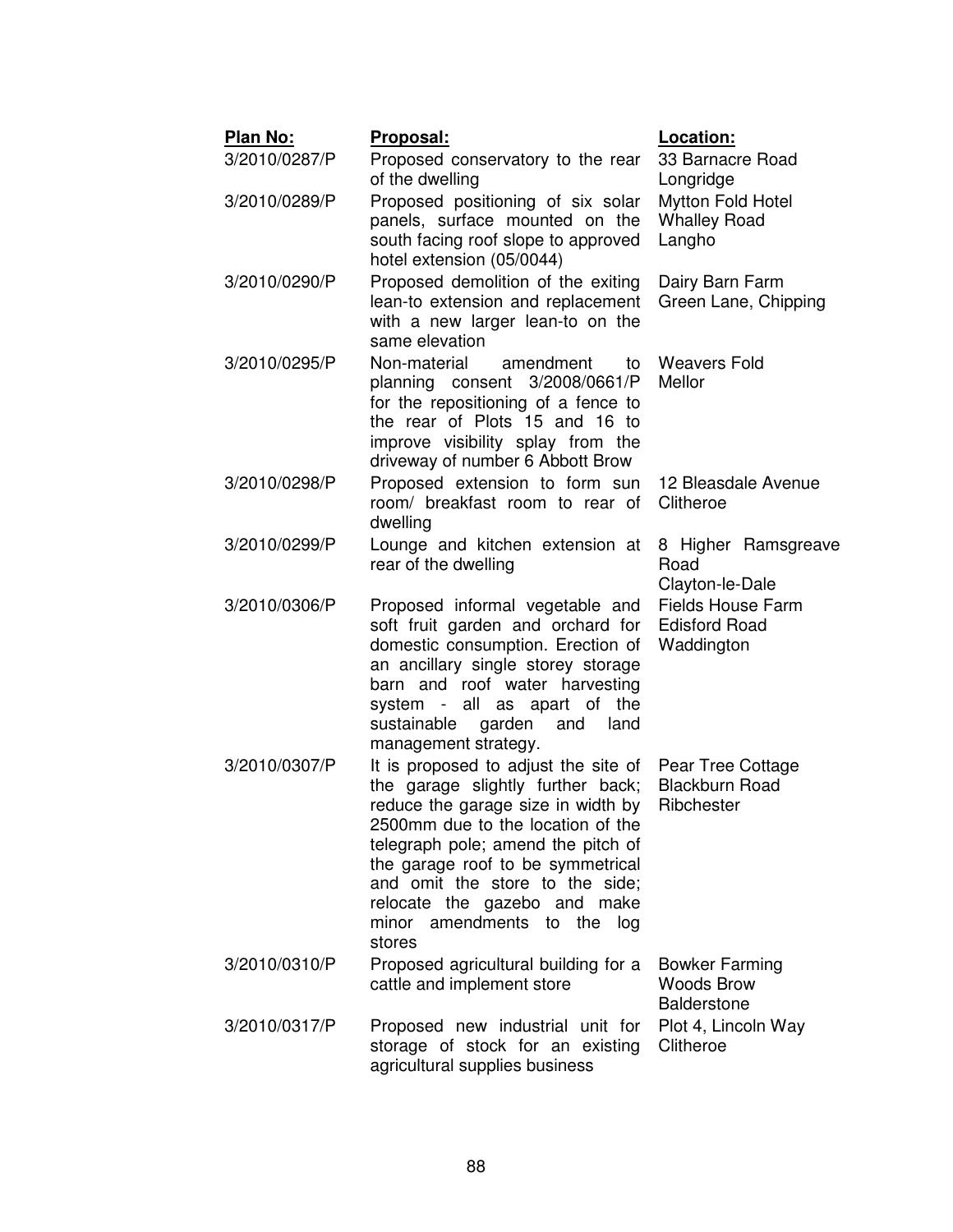#### Plan No: Proposal: **Proposal:** Location: 3/2010/0338/P Single storey extension forming new staffroom, and toilets Alston Lane CP School Preston Road Longridge 3/2010/0339/P Application for non-material amendment to planning consent 3/2005/0588 – to change rear extension from a true conservatory to a sun lounge which involves a Proctor Fold Farm Osbaldeston Lane **Osbaldeston**

slate roof instead of glass/polycarbonate and overall width of glazing (to rear elevation) reduced, and sill lowered to enable new proposal to match existing

discharge of condition no. 2 Chipping

(relating to materials) and condition no. 3 (relating to the Velux rooflights) of planning consent 3/2007/0790/P

lounge doors detail

3/2010/0371/P Retrospective application for the 3 Talbot Street

# 138 APPLICATIONS REFUSED

| Plan No:      | Proposal:                                                                                                                               | Location:                                               | <b>Reasons for</b><br>Refusal                                                                                                                                                                                                              |
|---------------|-----------------------------------------------------------------------------------------------------------------------------------------|---------------------------------------------------------|--------------------------------------------------------------------------------------------------------------------------------------------------------------------------------------------------------------------------------------------|
| 3/2009/0261/P | Resubmission<br>outline application for<br>farm<br>worker's<br>a<br>dwelling<br>including<br>siting, with all other<br>matters reserved | of The Old Dairy<br>Farm Chaigley                       | G5, ENV1 and H2<br>of Ribble Valley<br>Districtwide Local<br>Plan and PPS7 -<br>Lack<br>οf<br>agricultural<br>justification<br>resulting in further<br>development<br>to<br>the detriment of<br>the<br>visual<br>amenities of the<br>AONB. |
| 3/2010/0142/P | Conversion<br>of<br>redundant<br>adjacent barn<br>and<br>residential<br>a<br>into<br>dwelling                                           | Moornook Farm<br>cottage Clitheroe Road<br>Knowle Green | G1, ENV3, H16,<br>$H17 - Extensions$<br>and alterations to<br>detriment<br>οf<br>original character<br>of building<br>and<br>amenities<br>visual<br>οf<br>open<br>countryside.                                                             |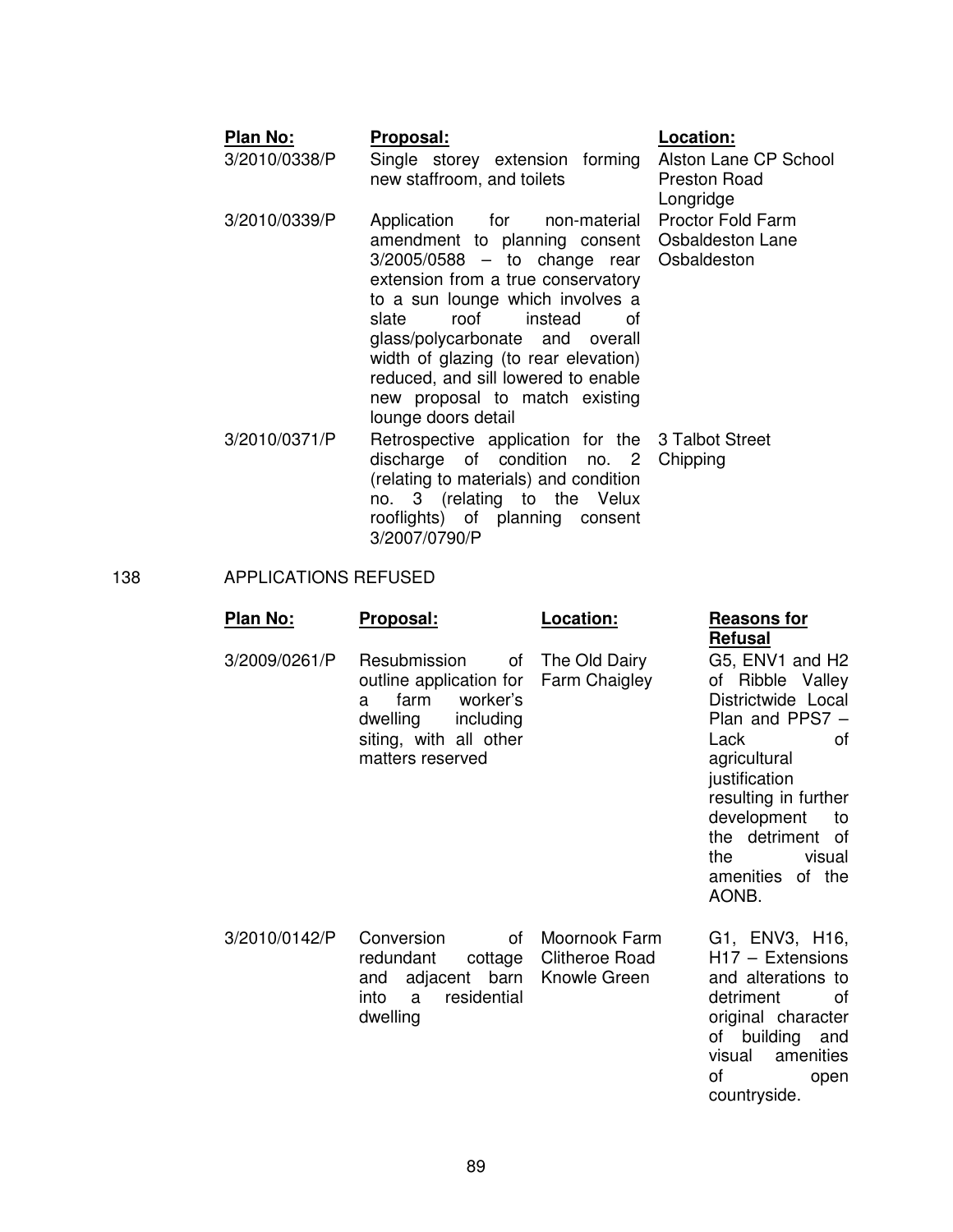| <b>Plan No:</b>        | Proposal:                                                                                                               | Location:                                                               | <b>Reasons for</b><br><b>Refusal</b>                                                                                                                                                                                                                                                                                                                                                                                               |
|------------------------|-------------------------------------------------------------------------------------------------------------------------|-------------------------------------------------------------------------|------------------------------------------------------------------------------------------------------------------------------------------------------------------------------------------------------------------------------------------------------------------------------------------------------------------------------------------------------------------------------------------------------------------------------------|
| 3/2010/0169/P          | Extend the existing<br>smoking shelter                                                                                  | The Castle Public<br>House<br><b>Station Road</b><br>Clitheroe          | G1, ENV16<br>Inappropriate<br>design<br>and<br>the<br>materials<br>to<br>visual detriment of<br>this Building<br>of<br>Townscape Merit<br>the<br>and<br>Conservation<br>Area.                                                                                                                                                                                                                                                      |
| 3/2010/0233/P          | Proposed<br>detached<br>house in garden area<br>to side of                                                              | Manor House<br><b>Copster Green</b><br>(Resubmission of<br>3/2009/0449) | Policy G1, G4,<br>Policy DP7 - The<br>proposal by virtue<br>of its scale and<br>location<br>would<br>result<br>in.<br>an<br>incongruous,<br>additional building<br>to the detriment of<br>residential<br>both,<br>visual<br>the<br>and<br>amenity<br>of<br>the<br>area.                                                                                                                                                            |
| 3/2010/0256/P          | Installation of a 11kw<br>Gaia Turbine on an<br>18m high mast                                                           | <b>Whittaker Farm</b><br><b>Back Lane</b><br>Read                       | Proposal by virtue<br>its<br>of<br>location,<br>siting,<br>design,<br>colour and height<br>would be contrary<br>Policies<br>G1,<br>to<br>ENV1,<br><b>ENV24,</b><br>ENV25, ENV26 of<br><b>Districtwide</b><br>the<br>Plan<br>Local<br>and<br>PPS 22, in that it<br>would<br>represent<br>isolated,<br>an<br>incongruous<br>feature<br>into<br>the<br>landscape<br>open<br>to the detriment of<br>the visual amenity<br>of the area. |
| 3/2010/0271/P<br>Cont/ | Resubmitted<br>application<br>the<br>for<br>demolition<br>οf<br>an<br>existing single storey<br>garage/utility building | Salthill Villa<br>Salthill Road<br>Clitheroe                            | G <sub>1</sub><br>Over<br>dominant<br>and<br>incongruous<br>structure<br>to<br>detriment of visual                                                                                                                                                                                                                                                                                                                                 |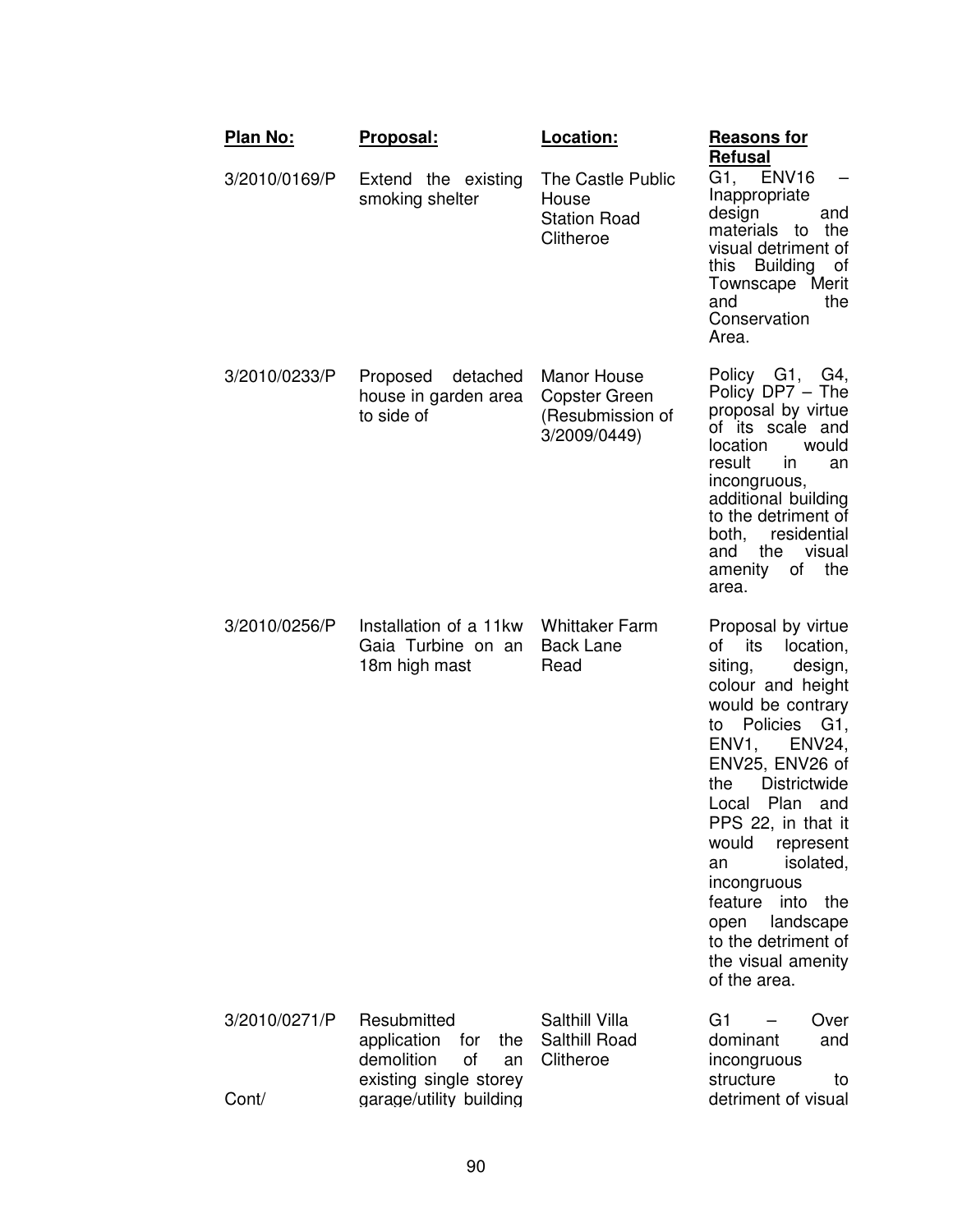|     | Plan No:                        | Proposal:                                                                               | Location:                   | <b>Reasons for</b><br><b>Refusal</b>                                                                                                                                                                           |
|-----|---------------------------------|-----------------------------------------------------------------------------------------|-----------------------------|----------------------------------------------------------------------------------------------------------------------------------------------------------------------------------------------------------------|
|     | Cont                            | and the construction<br>of<br>two<br>storey<br>a<br>granny annex                        |                             | residential<br>and<br>amenity.                                                                                                                                                                                 |
|     | 3/2010/0300/P                   | Change of use of Pages Farm<br>alterations<br>to<br>attached barn to form<br>a dwelling | Woodhouse Lane<br>Slaidburn | G1, ENV1, H16,<br>$H17 - Extensions$<br>and alterations to<br>the detriment of<br>visual character of<br>the building and<br>the<br>visual<br>amenities of the<br>Area<br>0t<br>Outstanding<br>Natural Beauty. |
| 139 | <b>SECTION 106 APPLICATIONS</b> |                                                                                         |                             |                                                                                                                                                                                                                |

**Plan No:** Proposal/Location: Progress: None

140 CERTIFICATE OF LAWFULNESS FOR A PROPOSED USE OR DEVELOPMENT

| Plan No:      | <b>Proposal:</b>                             |  | Location:                                            |
|---------------|----------------------------------------------|--|------------------------------------------------------|
| 3/2010/0069/P | Application                                  |  | for a Lawful The Granary                             |
|               |                                              |  | Development Certificate for the use Sunnyside Avenue |
|               | of the building as an independent Ribchester |  |                                                      |
|               | dwelling (resubmission)                      |  |                                                      |

141 APPEALS UPDATE

| <b>Application</b>                     | <b>Date</b>      | <b>Applicant/Proposal/Site:</b>                                                                                                                                                                                | <u>Type of</u>     | Date of                                                 | <b>Progress:</b>                                         |
|----------------------------------------|------------------|----------------------------------------------------------------------------------------------------------------------------------------------------------------------------------------------------------------|--------------------|---------------------------------------------------------|----------------------------------------------------------|
| <u>No:</u><br>3/2009/0352 2.11.09<br>D | <b>Received:</b> | Mr H Berry<br>Retention of agricultural<br>dwelling<br>workers<br>and<br>residential curtilage for<br>temporary period of three<br>vears<br>Lower Monubent Farm<br><b>Hellifield Road</b><br>Bolton-by-Bowland | Appeal:<br>Hearing | Inquiry/Hearing:<br>Hearing - held 4 APPEAL<br>May 2010 | ALLOWED &<br>Enforcement<br>notice<br>quashed<br>11.5.10 |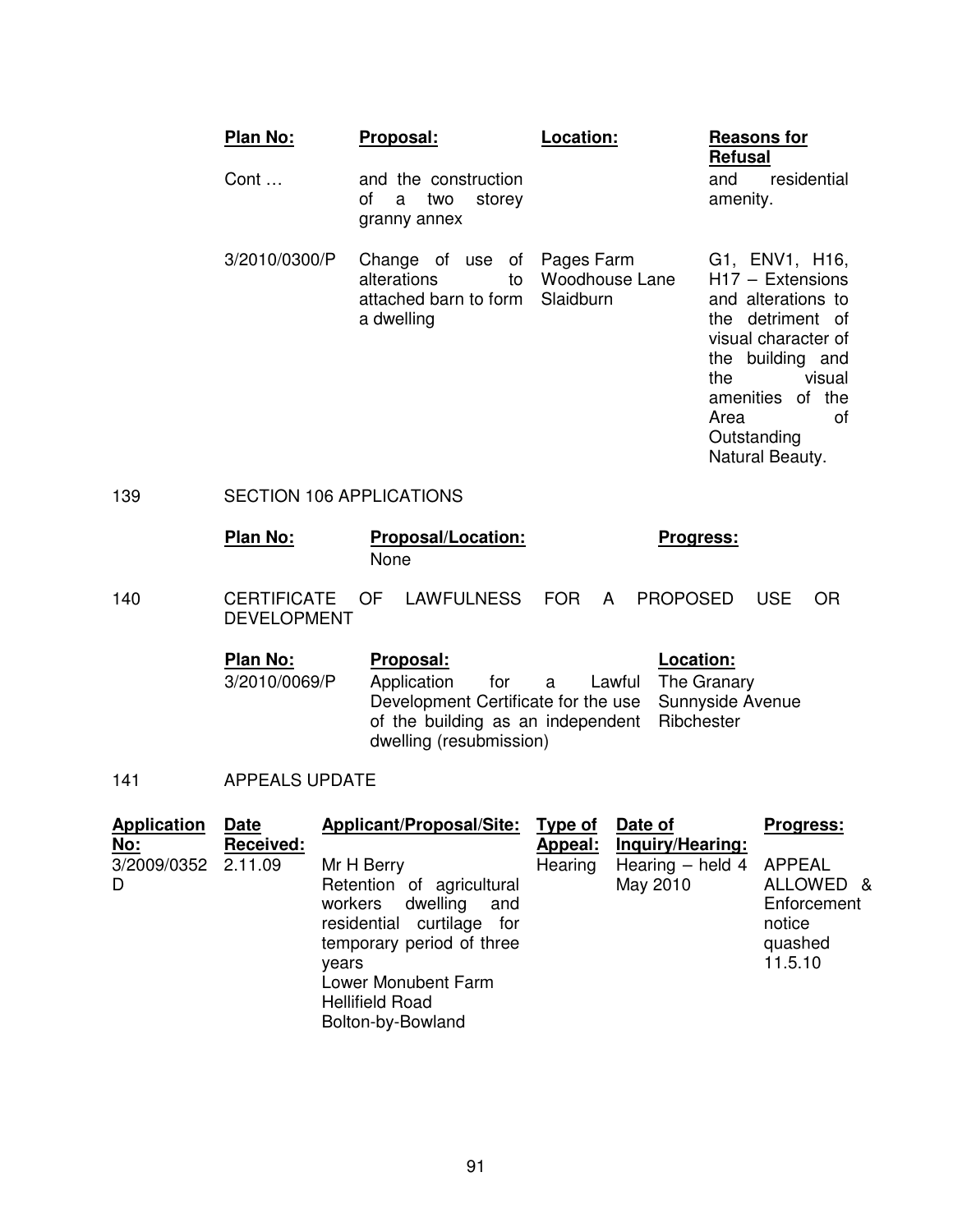| <b>Application</b>             | Date                 | <b>Applicant/Proposal/Site:</b>                                                                                                                                                                                                                                                                                                                                     | <u>Type of</u>             | Date of                                             | <u>Progress:</u>                            |
|--------------------------------|----------------------|---------------------------------------------------------------------------------------------------------------------------------------------------------------------------------------------------------------------------------------------------------------------------------------------------------------------------------------------------------------------|----------------------------|-----------------------------------------------------|---------------------------------------------|
| <u>No:</u><br>3/2009/0135<br>C | Received:<br>22.1.10 | R Wilkinson &<br>Messrs<br>Sons<br>Outline<br>application<br>for<br>demolition<br>of<br>existing<br>commercial building and<br>redevelopment of cleared<br>site and adjoining land for<br>residential<br>development<br>comprising<br>14no.<br>detached<br>dwellings<br>together<br>with<br>garages<br>and gardens<br>Old Manchester Offices<br><b>Whalley Road</b> | <b>Appeal:</b><br>Hearing  | Inquiry/Hearing:<br>Hearing - held<br>13 April 2010 | <b>APPEAL</b><br><b>DISMISSED</b><br>6.5.10 |
| 3/2009/0718<br>C               | 31.3.10              | <b>Billington</b><br>Mr Peter Ratcliffe<br>of<br>Change<br>use<br>and<br>of<br>conversion<br>former<br>hotel/restaurant to 6no.<br>dwellings,<br>including<br>demolition<br>partial<br>οf<br>existing<br>buildings,<br>alterations,<br>extensions<br>of<br>and<br>erection<br>new<br>garages<br>Former De Tabley Arms<br><b>Ribchester Road</b><br>Clayton-le-Dale  | Hearing                    | Hearing<br><b>CANCELLED</b>                         | <b>APPEAL</b><br><b>WITHDRAWN</b><br>2.6.10 |
| 3/2009/1017<br>D               | 6.4.10               | Mr Andrew Atkinson<br>Proposed erection of an<br>11kw wind turbine on<br>land approx. 440m NE of<br>the farm buildings<br><b>Readwood Stables</b><br><b>Back Lane</b><br>Read                                                                                                                                                                                       | <b>WR</b>                  |                                                     | Awaiting<br>site<br>visit                   |
| 3/2009/0752 19.4.10<br>D       |                      | Mr & Mrs D Bowden<br>Detached<br>two<br>storey<br>house and parking<br>in<br>garden area to the rear of<br><b>Wellsprings House</b><br><b>Woodlands Drive</b><br>Whalley                                                                                                                                                                                            | <b>WR</b>                  |                                                     | Awaiting<br>site<br>visit                   |
| 3/2010/0027<br>D               | 28.4.10              | Mr & Mrs Baines<br>Proposed two storey rear<br>extension<br>2 Cowper Place<br>Sawley                                                                                                                                                                                                                                                                                | House-<br>holder<br>appeal |                                                     | <b>AWAITING</b><br><b>DECISION</b>          |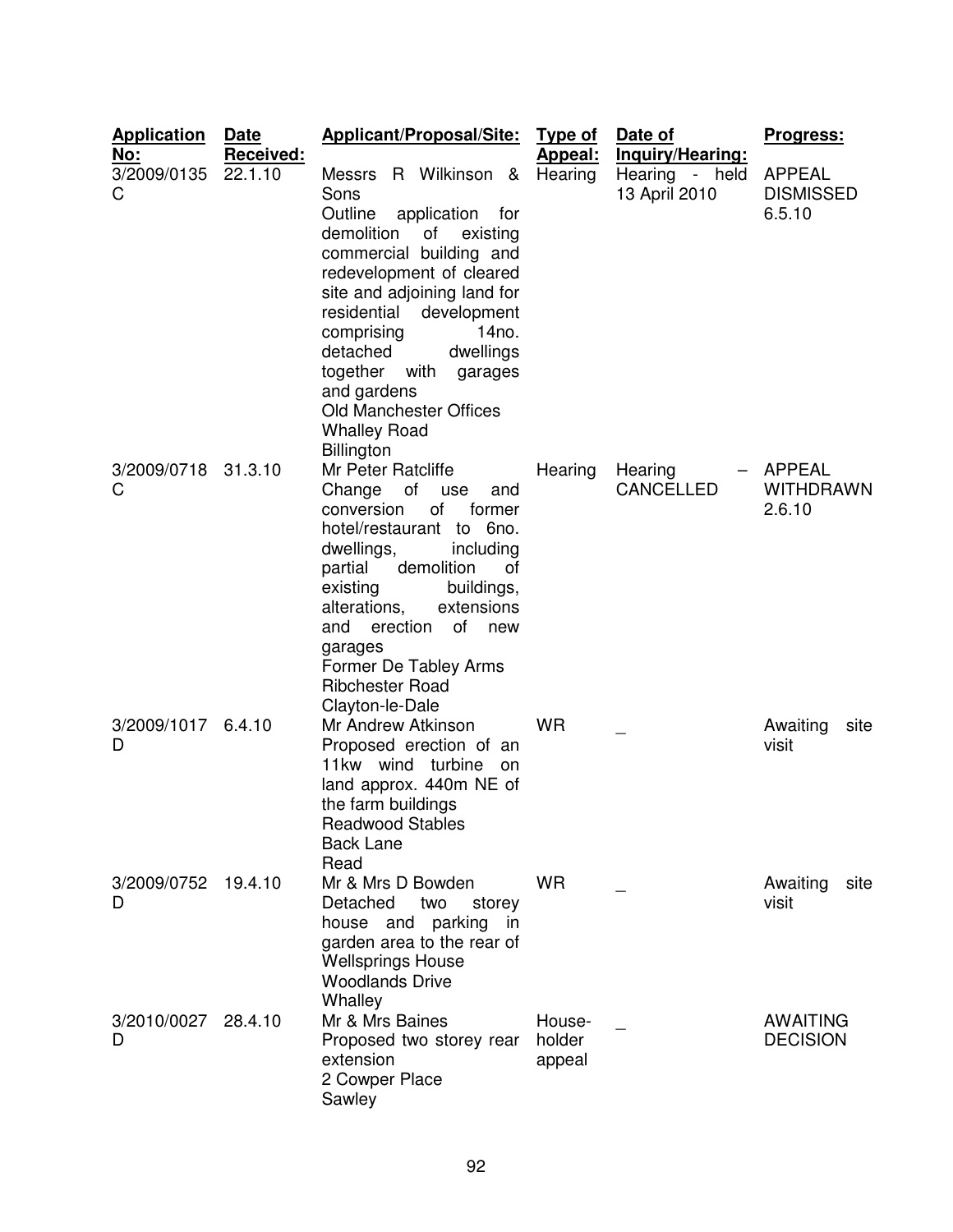| <b>Application</b><br><u>No:</u> | <b>Date</b><br><b>Received:</b> | <b>Applicant/Proposal/Site:</b>                                                                                                                                                                                                                                                                      | <b>Type of</b><br>Appeal:  | Date of<br>Inquiry/Hearing: | <b>Progress:</b>                                                                                                |
|----------------------------------|---------------------------------|------------------------------------------------------------------------------------------------------------------------------------------------------------------------------------------------------------------------------------------------------------------------------------------------------|----------------------------|-----------------------------|-----------------------------------------------------------------------------------------------------------------|
| 3/2009/1019<br>D                 | 6.5.10                          | Mr Sam Holden<br>two-storey<br>Proposed<br>extension to dwelling to<br>additional<br>create<br>bathroom,<br>bedroom,<br>dining/kitchen and store,<br>also proposed resurfacing<br>drive<br>for<br>Ωf<br>two<br>car<br>Materials<br>spaces.<br>to<br>match existing<br>3 Nightingale Close<br>Whalley | House-<br>holder<br>appeal |                             | Notification<br>letter<br>sent<br>7.5.10<br>Questionnaire<br>sent 12.5.10<br><b>AWAITING</b><br><b>DECISION</b> |

# 142 PROPOSED CONSERVATION AREA ARTICLE 4 DIRECTION **CONSULTATION**

The Principal Planning Officer (Design and Conservation) informed Members about a proposed consultation on the withdrawal of permitted development rights for some unlisted dwelling houses in conservation areas by means of Article 4 Direction. He reminded Committee that every local authority had a duty from time to time to determine which parts of their area are areas of special architectural or historic interest. Local authorities also had a duty to formulate and publish proposals for the preservation and enhancement of any parts of their areas which were conservation areas and to pay special attention to the desirability of preserving or enhancing the character or appearance of that area.

He commented that an Article 4 Direction restricted the right of landowners to carry out certain categories of permitted development. The effect was not that developments within a particular category could never be carried out but that it was no longer automatically permitted and the local planning authority could control, as appropriate, development that may otherwise harm the character or integrity of an area.

He also gave detailed background behind the proposed changes and, in particular, referred to English Heritage's Guidance on Making Article 4 Direction which had been published in December 2009. He referred to the gradual erosion of the character and appearance of conservation areas and referred to a recently reported English Heritage document entitled Heritage at Risk which indicated the top ten threats facing conservation areas. He also referred to the recent development at Kirk Mill Chipping which had been found to be outside control of conservation legislation and within permitted development rights and had therefore been able to proceed without any input from planning or conservation officers. Members then discussed the report in some detail.

RESOLVED: That Committee authorise the Director of Development Services to consult the owners and occupiers of affected properties and the relevant parish councils in regard to progression of the Article 4 Directions recommended by the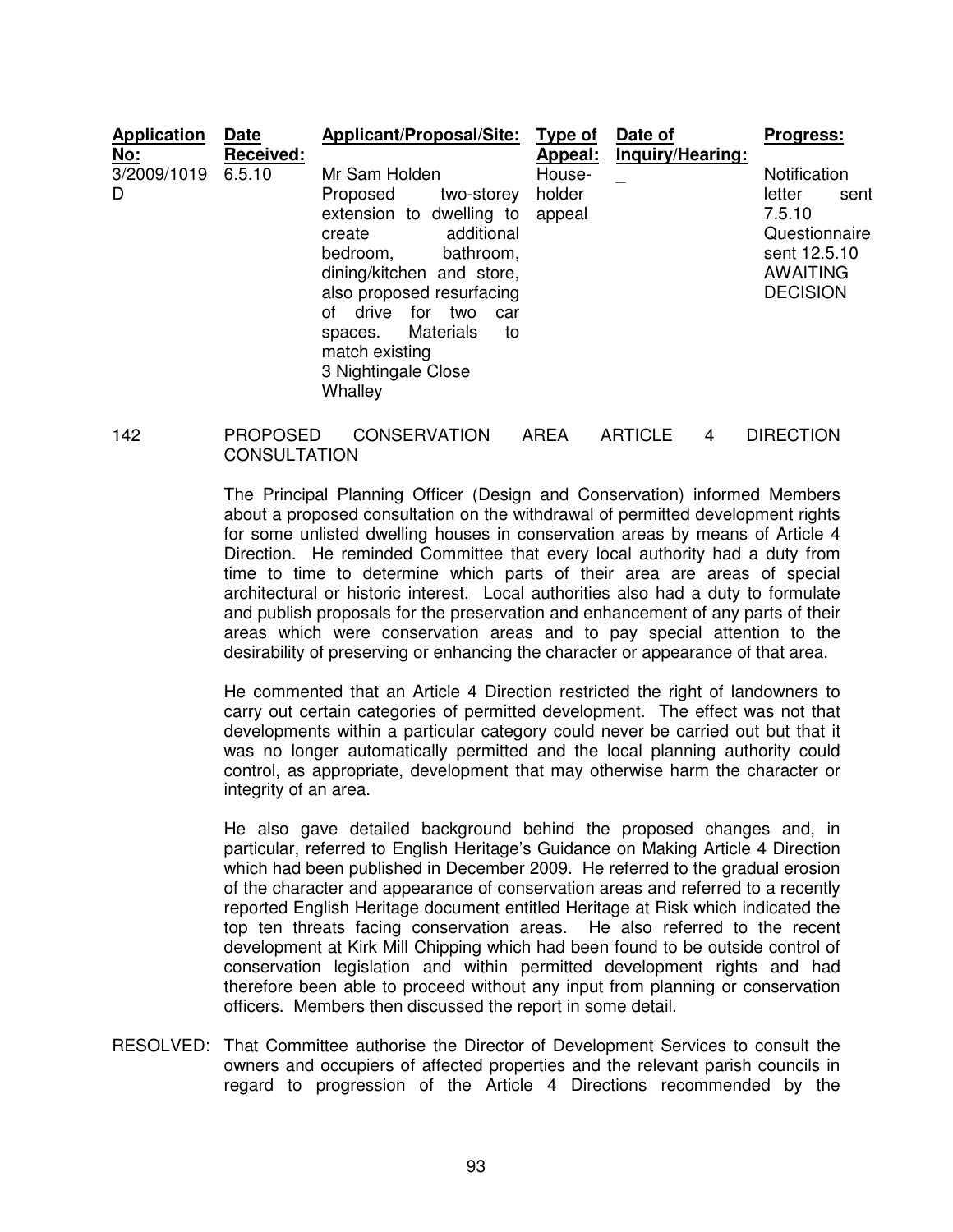Conservation Studio consultants in their appraisal of the Borough's conservation areas.

#### 143 LOCAL DEVELOPMENT FRAMEWORK – DRAFT CORE STRATEGY

The Forward Planning Manager submitted a report explaining the implications of the Government's recent announcements on the changes to regional spatial strategies for the Ribble Valley Core Strategy.

Officers were due to present the draft Core Strategy with a view to publication for public consultation over this summer. Members had had previous briefings on this in conjunction with the work on the Strategic Housing Land Availability Assessment (SHLAA) undertaken last year. This indicated the scale of land that would need to be released to meet housing requirements and around which other land uses such as open space and employment land would also need to be determined.

The Government had recently announced its intention to abolish RSS issuing a statement to the effect which is to be treated as a material consideration as appropriate.

Members were asked to give consideration to how the Council should continue to treat the RSS in the current circumstances, in particular in relation to housing matters. In terms of housing numbers it sought to ensure that in the Ribble Valley's case a minimum of 161 dwellings per year were planned for. Ribble Valley as a Council had taken the position where it had not sought to challenge the current RSS figures based upon the needs of the Borough and the desire to protect the character of its area.

In the absence of any additional evidence work it was suggested that the Council should continue to apply the existing RSS figures as the basis of its housing requirements.

The next key and critical step to the Ribble Valley Core Strategy was to publish for consultation a series of options formulated around a vision and a number of objectives. This would be subject to a six week period of statutory consultation which would then lead to the Council preparing what was in effect its preferred or proposed plan informed by that consultation together with the supporting evidence that the Council had drawn together. The strategy options were designed to deliver the level of housing provision set out in the RSS, namely 161 houses per year over a 15 year period.

The Strategy options developed so far would require the release of relatively extensive areas of green field land. There was a need to put in place a local level strategy (Core Strategy) to provide an up to date framework to help manage development in the area. In Ribble Valley's case it was considered important therefore to continue with the current stages of the work on the core strategy to get to a position whereby options were tested and a preferred approach could be identified.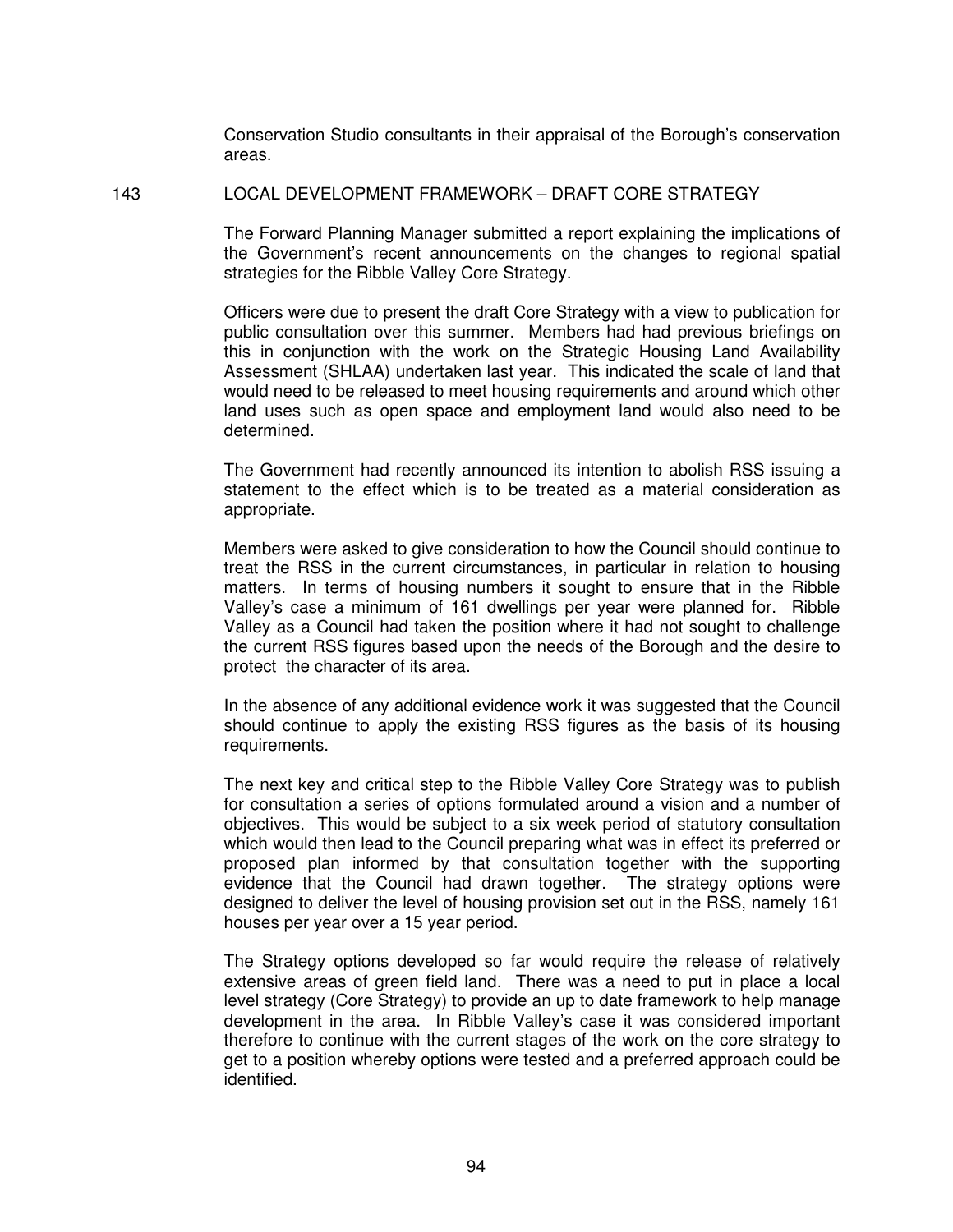Councillor Ranson was given permission to speak and voiced his concern at the prospect of the Council being asked to accommodate many more homes than the area was capable of assimilating. Members also discussed the report in detail.

# RESOLVED: That Committee

- 1. confirm the application of the adopted Regional Spatial Strategy as a strategic basis for housing land supply monitoring and developing the draft Core Strategy pending further information or revisions to the Statutory Development Plan process; and
- 2. instruct the Director of Development Services to present proposals and options for the draft Core Strategy to the next available Committee.

# 144 ECONOMIC ACTION PLAN FOR LONGRIDGE

The Rural Regeneration Officer asked Committee to agree the draft Economic Action Plan for Longridge.

He commented that officers from the regeneration team had been working in conjunction with local interest groups and had helped produce an action plan for Longridge. The issues had been explored and agreed for inclusion in the document by a working group made up of representatives from Ribble Valley Borough Council, Longridge Town Council, Longridge Business Group, Longridge Social Enterprise Company, Longridge Partnership, Lancashire County Council and Business Link Northwest.

The action plan dealt with a range of issues some of which local groups and organisations would develop and carry forward. There were a number of proposals that would require specific support from the regeneration team and also linked with a range of Council activities such as community development and the progression of the Local Development Framework. Other activity would also be carried out through the auspices of the Local Strategic Partnership. The Plan broadly subdivided into four main themes:

- 1. supporting and maintaining business in Longridge;
- 2. improving the environment and appearance of Longridge and the overall visitor experience;
- 3. enhancing the role of Longridge as a key rural service centre; and
- 4. strengthening economic opportunities and relationships between the town and wider area.

Members voiced some concern about the lack of reference to car parking and traffic movements in Berry Lane. There was also concern raised about the timescale and the need to see some real results from this new partnership approach.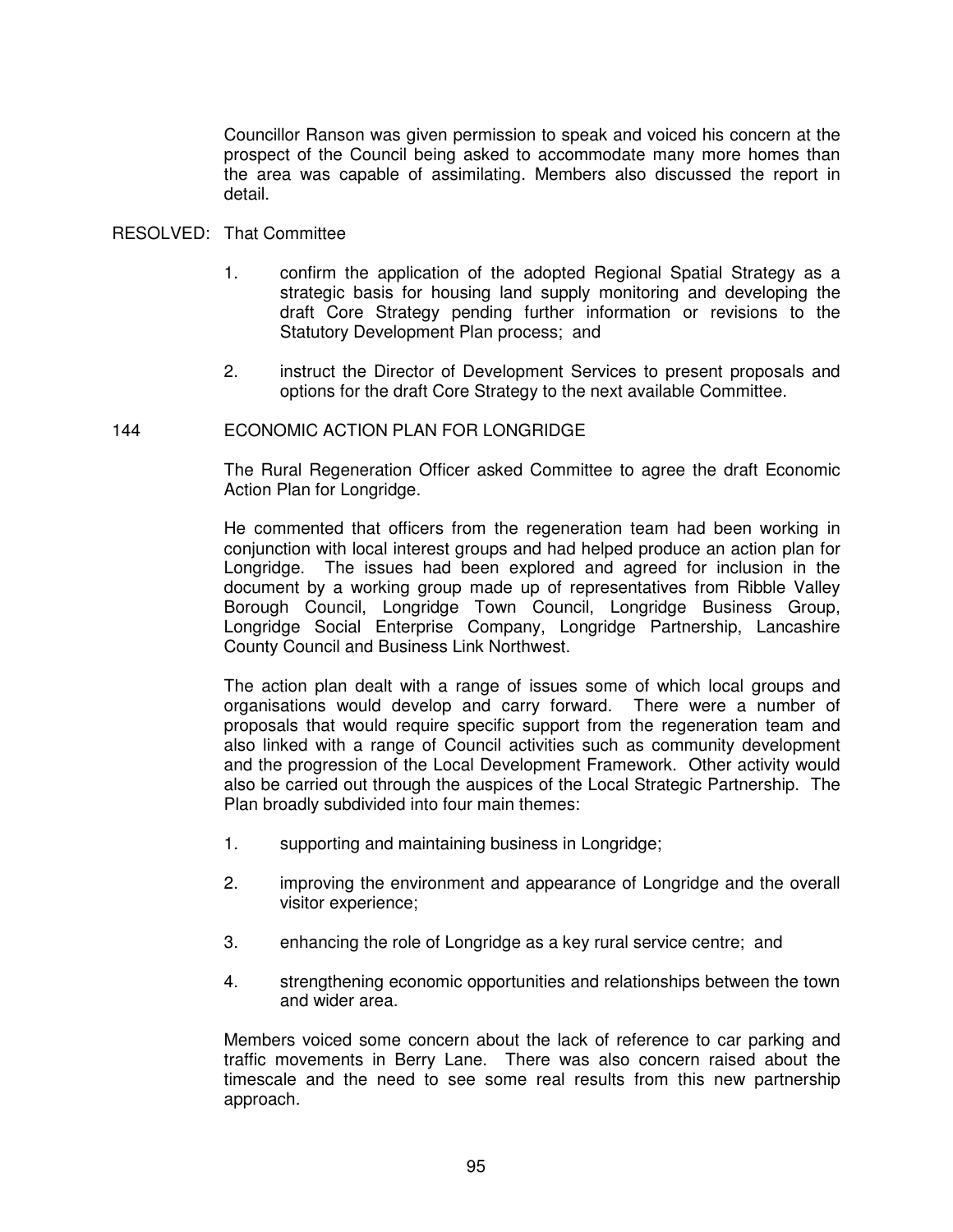### RESOLVED: That Committee

- 1. endorse the Economic Action Plan for Longridge and form a Longridge Town Team to work in partnership to assist in the delivery, monitoring, reviewing and development of the Plan; and
- 2. instruct the Director of Development Services to report back to Committee where appropriate with regard to detailed projects and progress as they arise and keep this Committee informed of those actions.

# 145 CLITHEROE TOWN CENTRE MASTER PLAN

The Rural Regeneration Officer presented the final draft of Clitheroe Town Centre Master Plan for their approval.

He reminded Members that Ribble Valley Borough Council, the Lancashire County Council and Ribble Valley Strategic Partnership had formed a project steering group and this had commissioned the Clitheroe Town Centre Master Plan. This had set out three key work stages as follows:

Base line Vision and Concepts Implementation Plan

The proposal set out in the Master Plan document had been the subject of consultation through individual meetings, a stakeholders' day and community consultation days.

The first catalyst project proposal was to create a town team which would set in place an accountable forum to take forward the ideas and proposals set out in the Master Plan. Leadership and town centre management were essential to drive forward ideas, check progress and performance and build confidence in the town and its ability to deliver. The membership of the town team would be drawn from existing officers/members of the Borough Council, Ribble Valley Strategic Partnership, Lancashire County Council, Clitheroe Chamber of Trade and possibly other representatives from the local community.

A further three catalyst projects were proposed relating to each of the priority areas which were:

- Castle Street and Clitheroe Market;
- Moor Lane and Lowergate:
- Market Place and Wellgate.

Members questioned the language used within the plan and asked about the timescales which would be involved.

RESOLVED: That Committee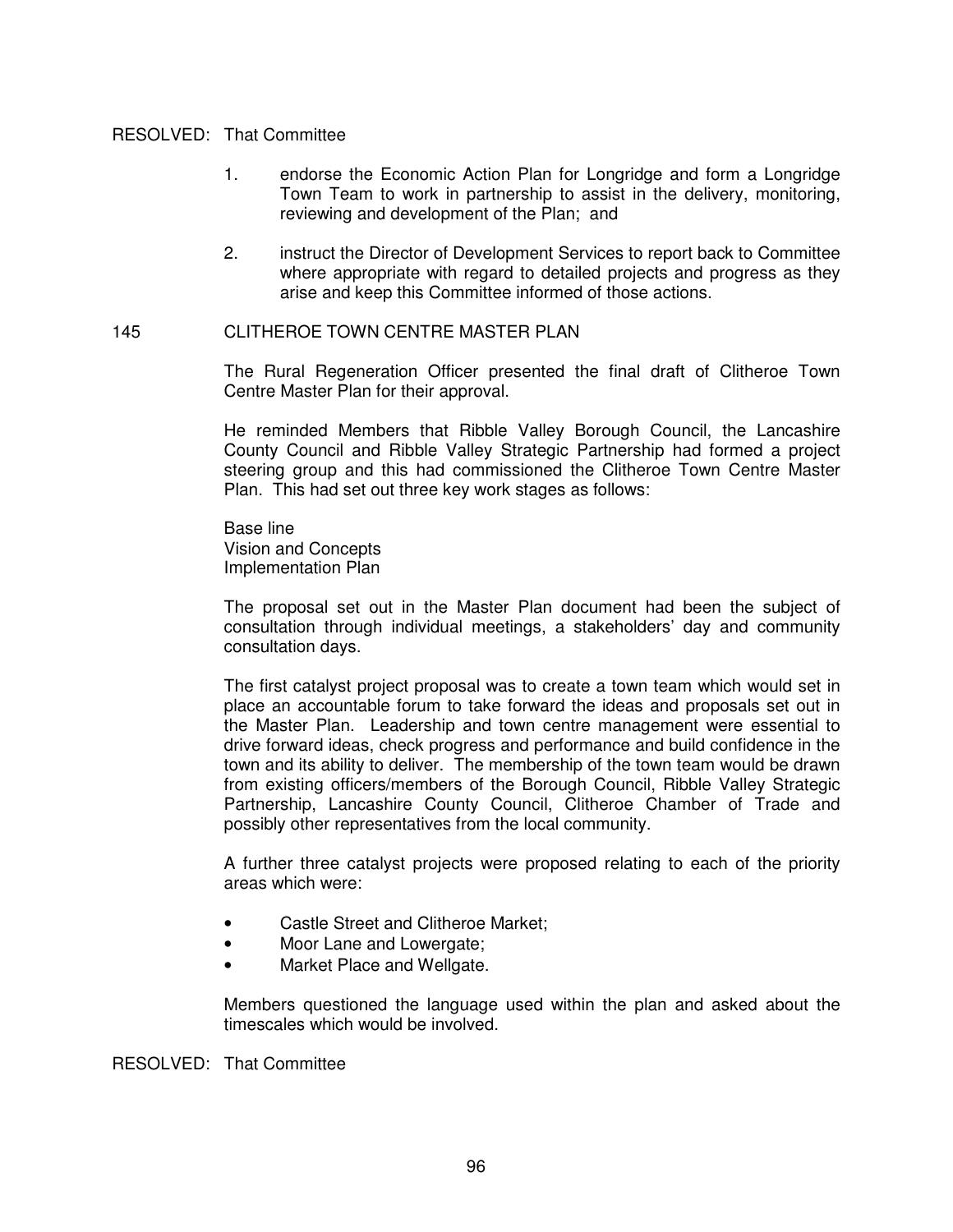- 1. endorse the Clitheroe Town Centre Master Plan and adopt it in principle as a framework for further project development in Clitheroe town centre and that a town team be formed and work in partnership to assist in the delivery, monitoring, reviewing and development of the plan ; and
- 2. instruct the Director of Development Services to report back to Committee where appropriate with regard to detailed projects as they arise and keep this Committee informed of progress on the master plan.

146 LOCAL DEVELOPMENT FRAMEWORK EVIDENCE BASE – REVIEW OF POLICY G6 – ESSENTIAL OPEN SPACE

> Committee received a report asking them to confirm the essential open space audit for consultation.

> Members were reminded that Policy G6 Essential Open Space within the Districtwide Local Plan identified sites which had significant amenity value either visually or through their recreational value, which protected them from unnecessary development in order to preserve the characteristics of the plan area. Due to the fact that these sites were identified in the previous plan it had been necessary to consider whether the designation was still relevant. The review was an evidence based document which would feed into the Local Development Framework. In carrying out the review the Council had used a list of criteria which consisted of an evaluation of the visual quality of the site, an assessment of the contribution the site made to the townscape of the area or enhancement of the setting of important buildings and its importance as an area of recreation open space.

> In summary out of the 178 sites surveyed, 140 of the sites were considered to be still worthy of retention for their amenity or recreational/amenity value. The remaining 38 sites were listed within the report. The withdrawal of the designation would result in any future planning applications being judged against the relevant settlement strategy policy for the respective main settlement/village.

> By changing the effective designation, some sites may be considered for development where previously they had been protected. Land could therefore be released for development including residential where a scheme complied with the development plan and national policy guidance by way of a planning application.

RESOLVED: That Committee agree the essential open space review for consultation as appropriate following which, in consultation with the Chairman, to review the consultation responses and where it was agreed that the responses raised no issue of concern, to adopt the essential open space review as part of the Local Development Framework Evidence Base and to treat the review as a material consideration when determining planning applications.

#### 147 AFFORDABLE HOUSING MEMORANDUM OF UNDERSTANDING

Committee were informed of a suggested revision to the Affordable Housing Memorandum of Understanding following the review. The Memorandum had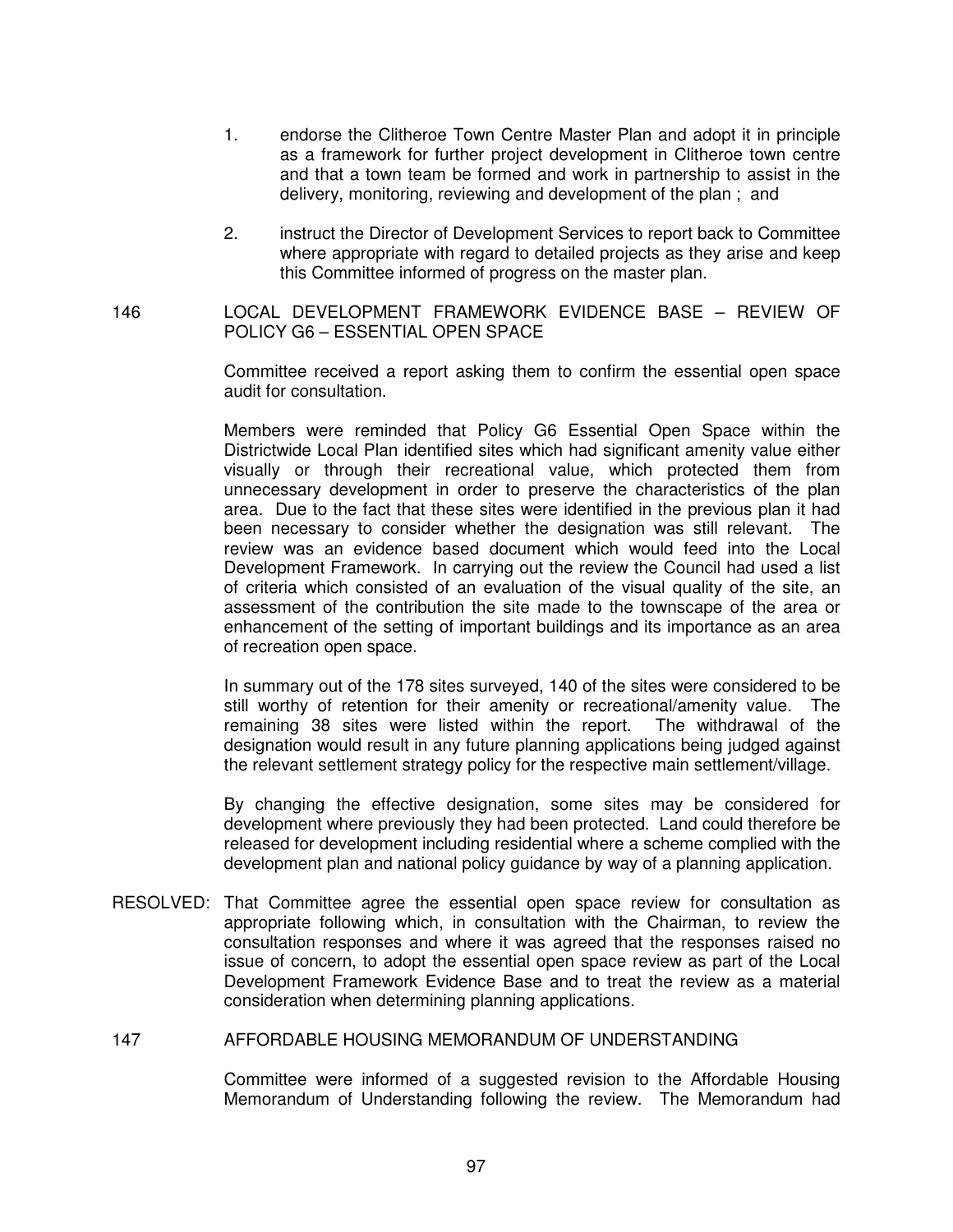been utilized to offer pre-application advice and for determining planning applications. Further guidance was needed within the document to help understand the relationship between the Memorandum and the context of its supporting development plan policies. A number of planning appeals had made reference to the Memorandum, the most recent of which had acknowledged the process that the document had gone through in terms of consultation and that it had some weight as a material consideration.

- RESOLVED: That the report be noted.
- 148 PLANNING POLICY STATEMENT 5 (PPS5) PLANNING FOR THE HISTORIC ENVIRONMENT

Committee were informed of the issue of PPS5 and the cancellation of PPG's 15 and 16 on the 23 March 2010.

PPS5 and the HEPPG had addressed some of the Borough Council's concern expressed in October 2009. The status of Grade II listed buildings and conservation areas appeared to have been retained by their inclusion within "Designated Heritage Assets". The new system appeared less technically prescriptive and no longer grounded on the assumption of the preservation of a few designated elements of the historic environment. There was a new more encompassing but less defined emphasis on the conservation of heritage assets.

RESVOLED: That the report be noted.

# 149 CLITHEROE FINE FOODS AND CRAFT MARKETS

Committee received a report from the Director of Community Services about the Clitheroe Fine Foods and Craft Markets which was scheduled for 14 August 2010 and would be held on Castle Street, Clitheroe. Clitheroe Chamber of Trade would act as event organisers with support from the Borough Council.

An application has been made to the Performance Reward Grant to fund the street market and other related activities, such as the proposed food festival, relaunch of the food trail and food business support.

RESOLVED: That the report be noted.

# 150 APPEALS

- (a) 3/2009/0135/P Refusal of planning permission and award of costs for demolition of existing commercial building and re-development of site for 14 dwellings at Old Manchester Offices, Whalley New Road, Billington – appeal dismissed, and application for costs refused.
- (b) 3/2009/0951/P Refusal of planning permission for modifications to first floor roofline, new doorway and upgrade of existing dwelling on 13 Main Street, Bolton-by-Bowland – appeal allowed with conditions.